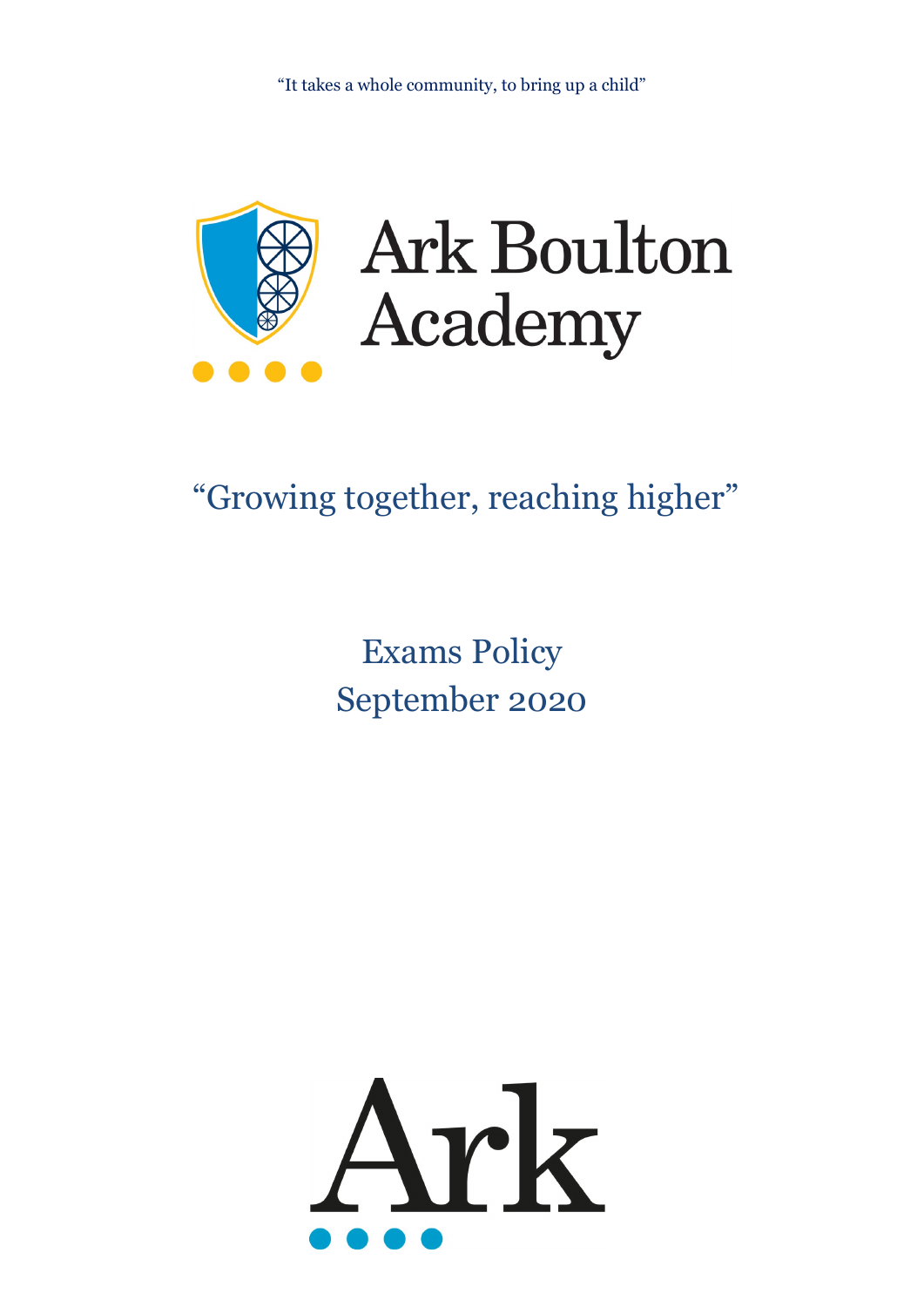## Information

# **Named personnel with designated responsibility for policy**

| Academic<br>vear | Designated Senior<br>person | <b>Deputy</b><br>Designated<br>Senior person | Nominate<br>Governor | Chair of<br>Governors |
|------------------|-----------------------------|----------------------------------------------|----------------------|-----------------------|
| 2019/20          | Daniel Richards             | Farzana Ahmed                                |                      |                       |

# **Policy review dates**

| Review Date      | Changes made | By whom         |
|------------------|--------------|-----------------|
| December<br>2020 | Updated      | Daniel Richards |

# **Key Staff involved in the exams policy**

| Role <sup>1</sup>                          | Name(s)                           |
|--------------------------------------------|-----------------------------------|
| <b>Head of Centre</b>                      | Daniel Richards                   |
| Exams officer line manager (senior leader) | Farzana Ahmed                     |
| Exams officer                              | Qudsiyyah Qureshi                 |
| <b>SENCO</b>                               | Pawel Ptak                        |
| Senior Leader(s)                           | Caroline Entwistle, Farzana Ahmed |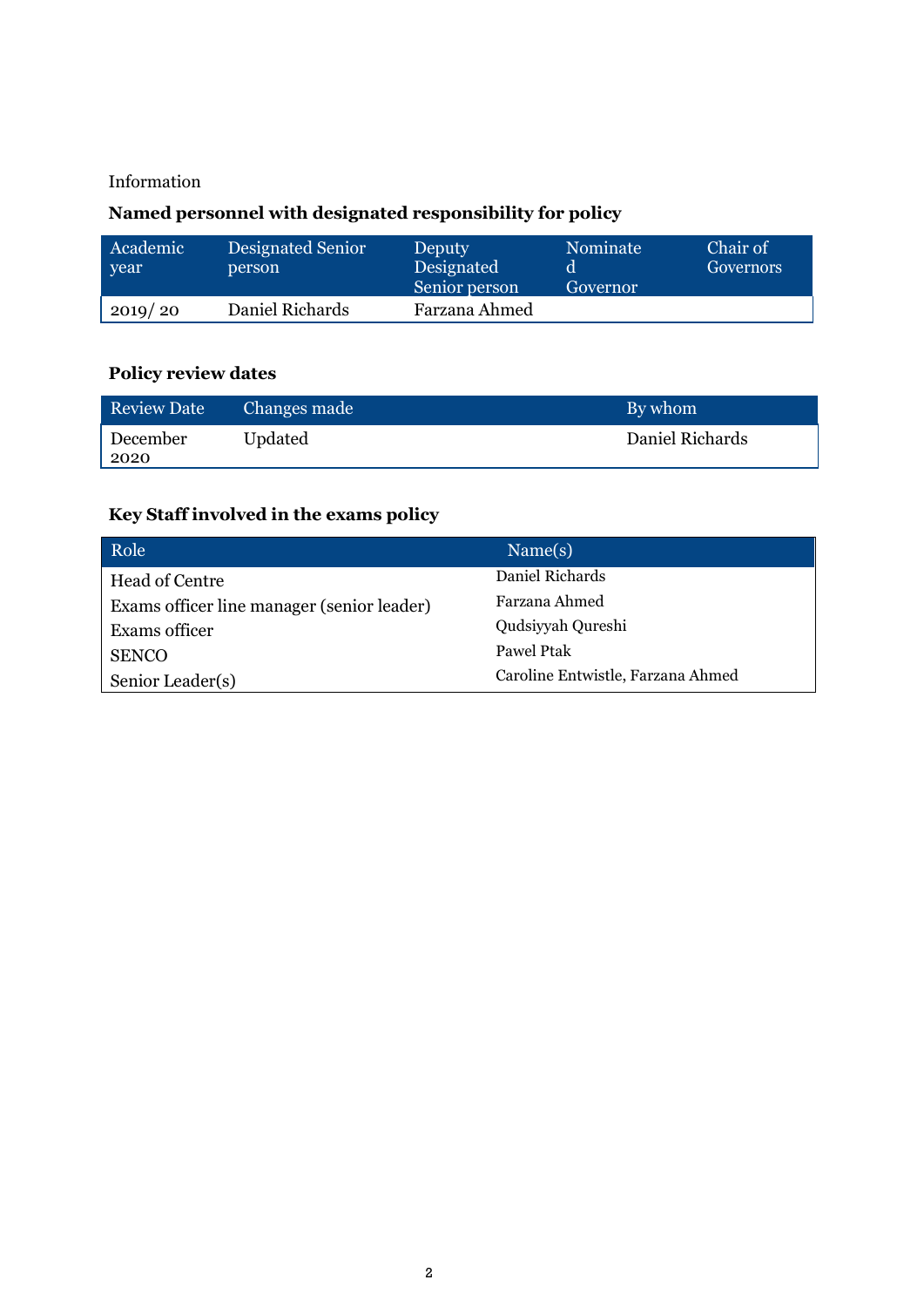# **Contents**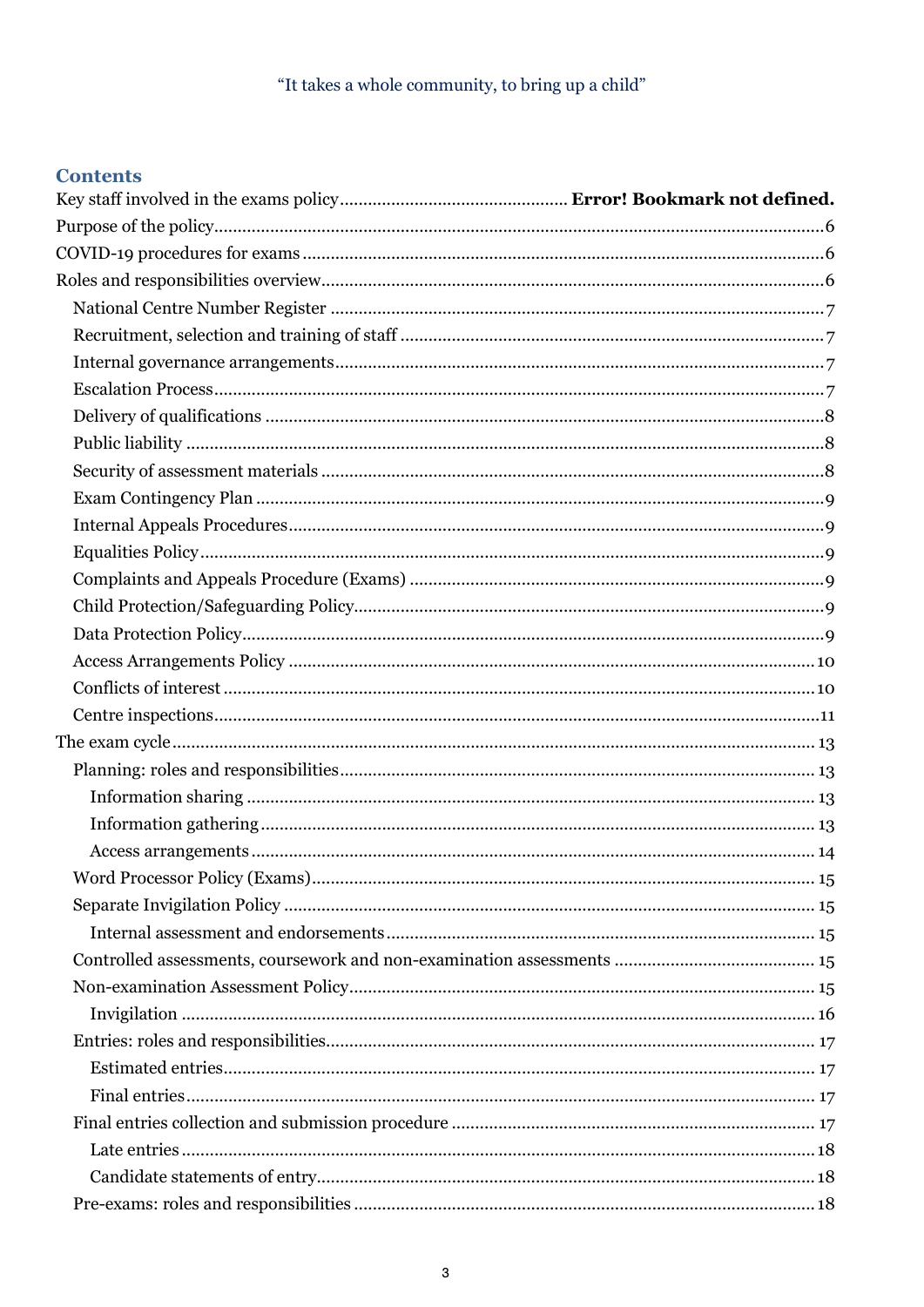| 24 |
|----|
|    |
|    |
|    |
|    |
|    |
|    |
|    |
|    |
|    |
|    |
|    |
|    |
|    |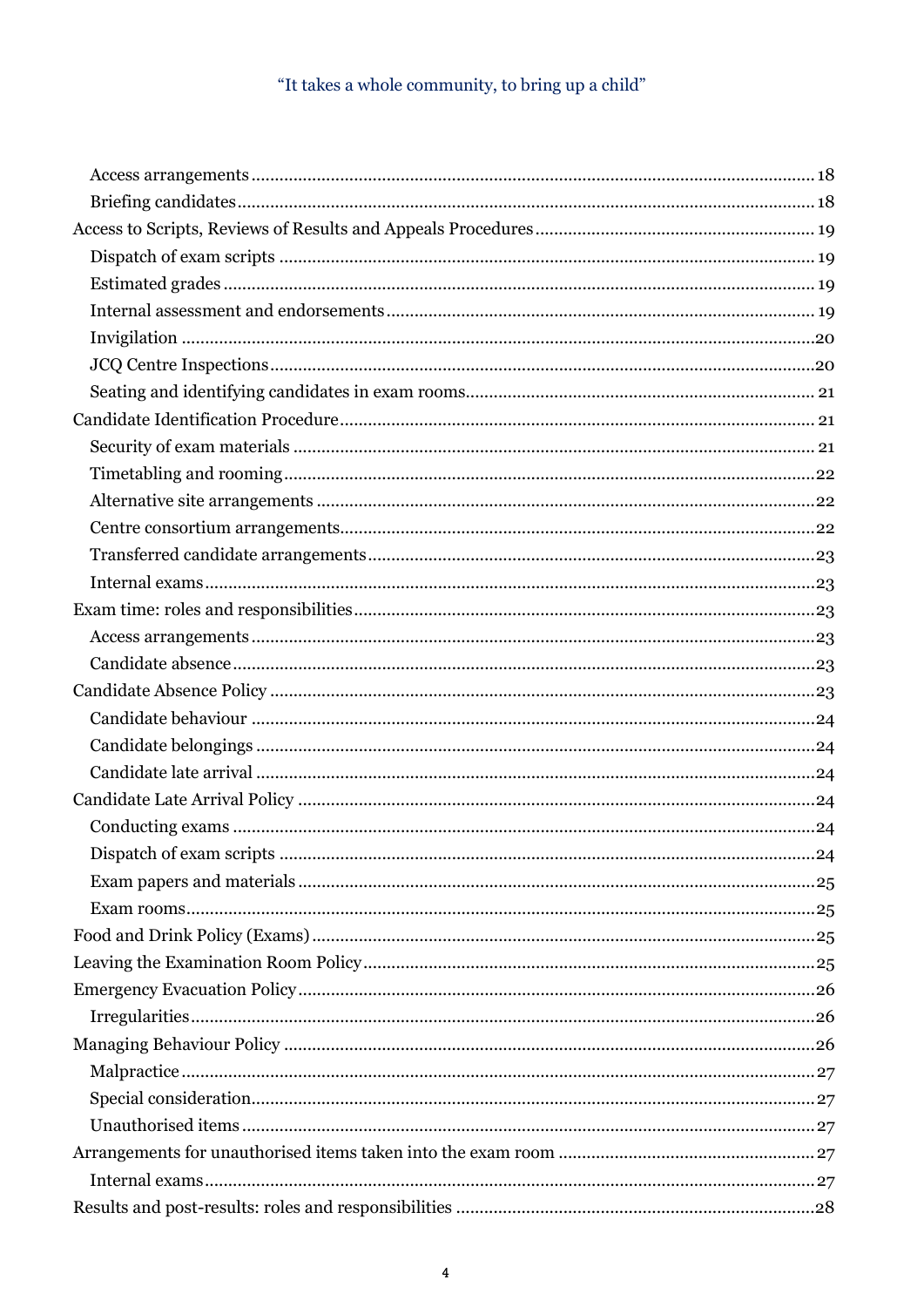# "It takes a whole community, to bring up a child"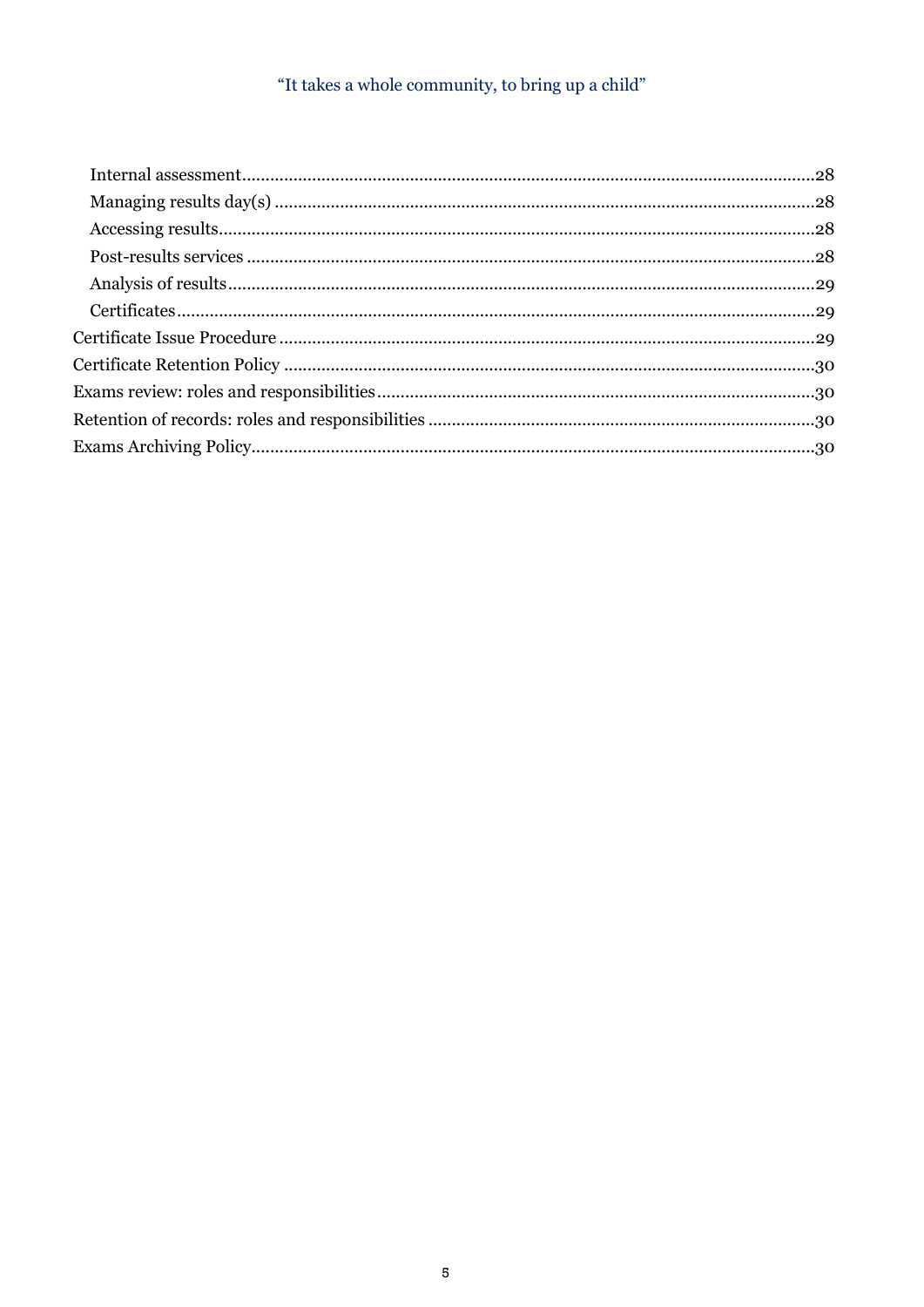# <span id="page-5-0"></span>**Purpose of the policy**

The centre is committed to ensuring that the exams management and administration process is run effectively and efficiently and in compliance with the published JCQ regulations and awarding body requirements.

This exam policy will ensure that:

- all aspects of the centre's exam process is documented, supporting the exams contingency plan, and other relevant exams-related policies, procedures and plans are signposted to
- the workforce is well informed and supported
- all centre staff involved in the exams process clearly understand their roles and responsibilities
- all exams and assessments are conducted according to JCQ and awarding body regulations, guidance and instructions, thus maintaining the integrity and security of the exam/assessment system at all times
- exam candidates understand the exams process and what is expected of them

This policy is reviewed annually to ensure ways of working in the centre are accurately reflected and that exams and assessments are conducted to current JCQ (and awarding body) regulations, instructions and guidance.

This policy will be communicated to all relevant centre staff via email.

## <span id="page-5-1"></span>**COVID-19 procedures for internal assesments**

The following procedures have been put in place for internal exams conducted in examination halls:

- Students will only be permitted to take a clear pencil case to the examination hall. All belongings, including bags, will be left in form classrooms.
- All students will be required to sanitise their hands upon entry into the examination hall.
- Students will be required to wear face coverings throughout their exam.
- External invigilators will not be used during internal examinations and teachers will invigilate these exams where possible.
- Teachers will also be required to wear face coverings and will invigilate from key points around the hall. Teachers will not be permitted to roam between aisles.
- Students will be given the opportunity to use toilet facilities prior to entering the examination hall and will be escorted to their allocated toilet facilities on-site if needed during an exam. No other toilet facilities will be used.
- At the end of the exam, all exam tables and chairs will be cleaned/sanitised.
- •

Covid-19 proceducres relating to external assessments will be confirmed at a later date.

# <span id="page-5-2"></span>**Roles and responsibilities overview**

# **Head of centre**

- Understands the contents, refers to and directs relevant centre staff to annually updated JCQ publications including:
	- o [General Regulations for Approved Centres](http://www.jcq.org.uk/exams-office/general-regulations) (GR)
	- o [Instructions for Conducting Examinations](http://www.jcq.org.uk/exams-office/ice---instructions-for-conducting-examinations) (ICE)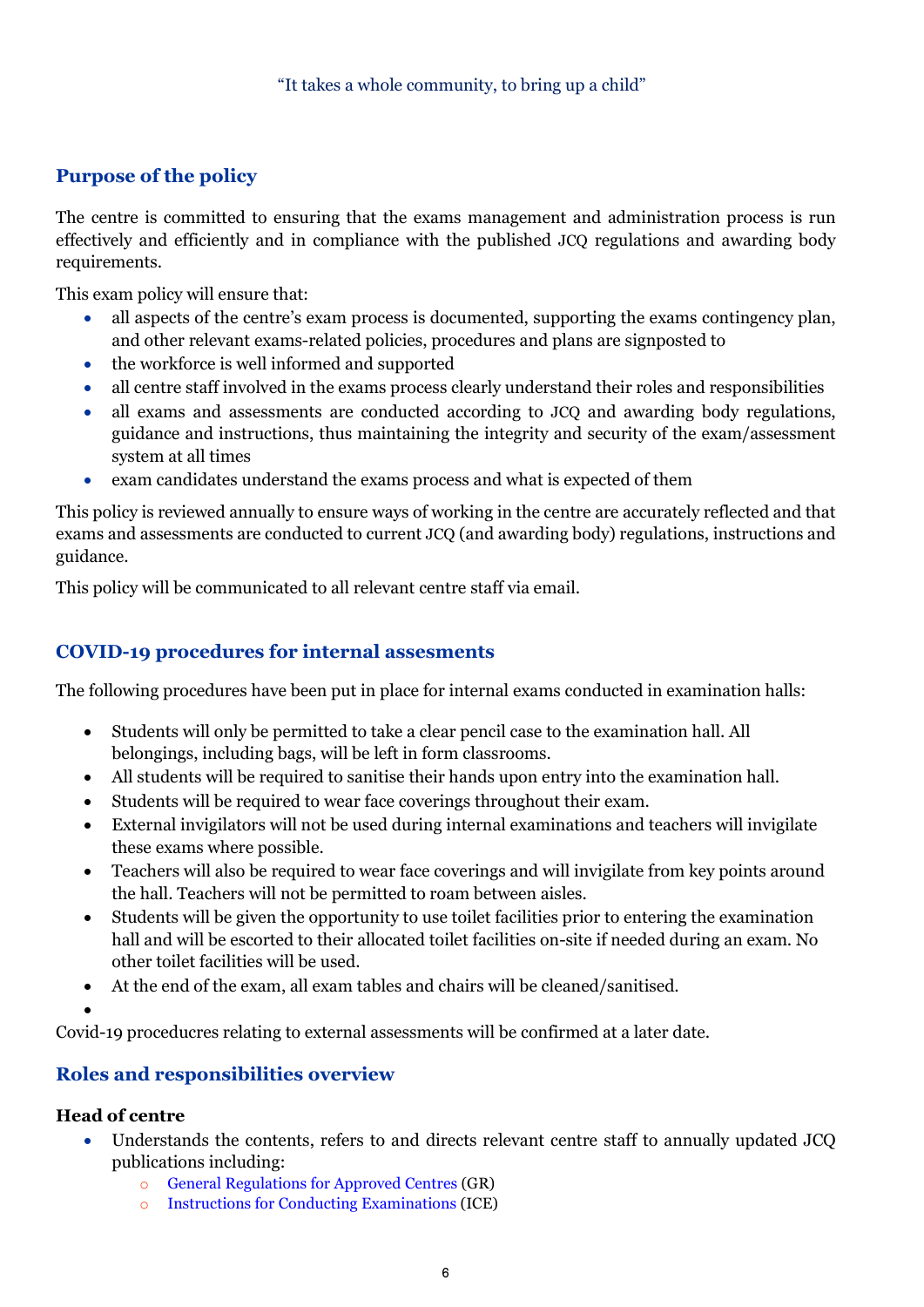- o [Access Arrangements and Reasonable Adjustments](http://www.jcq.org.uk/exams-office/access-arrangements-and-special-consideration/regulations-and-guidance) (AA)
- o [Suspected Malpractice -](http://www.jcq.org.uk/exams-office/malpractice) Policies and Procedures (SM)
- o [Instructions for conducting non-examination assessments](http://www.jcq.org.uk/exams-office/non-examination-assessments) (NEA) (and the instructions for conducting coursework)
- o [A guide to the special consideration process](http://www.jcq.org.uk/exams-office/access-arrangements-and-special-consideration/regulations-and-guidance) (SC)
- Ensures the centre has appropriate accommodation to support the size of the cohorts being taught including appropriate accommodation for candidates requiring access arrangements for exams and assessments

## <span id="page-6-0"></span>**National Centre Number Register**

- Takes responsibility for confirming, on an annual basis, that they are aware of and adhering to the latest version of the JCQ's regulations by responding to the head of centre's declaration which is managed as part of the National Centre Number Register (NCNR) annual update
- Understands that this responsibility cannot be delegated to a member of the senior leadership team or the examinations officer, and acknowledges that failure to respond to the NCNR annual update, and/or the head of centre's declaration, will result in:
	- o the centre status being suspended
	- o the centre not being able to submit examination entries
	- o the centre not receiving or being able to access question papers

## <span id="page-6-1"></span>**Recruitment, selection and training of staff**

- Retains a workforce of an appropriate size and competence, including sufficient managerial and other resource, to undertake the delivery of the qualification as required by an awarding body. This includes taking reasonable steps to ensure occupational competence where this is required for the assessment of specific qualifications
- Provides fully qualified teachers to mark non-examination assessments, and/or fully qualified assessors for the verification of centre-assessed components
- Enables the relevant senior leader(s), the examinations officer (EO) and the ALS lead/SENCo to receive appropriate training and support in order to facilitate the effective delivery of examinations and assessments within the centre, and ensure compliance with the published JCQ regulations
- Appoints a ALS lead/SENCo who will determine appropriate arrangements for candidates with learning difficulties and disabilities

#### <span id="page-6-2"></span>**Internal governance arrangements**

<span id="page-6-3"></span>• Has in place a written escalation process should the head of centre, or a member of the senior leadership team with oversight of examination administration, be absent

#### **Escalation Process**

In the event of head of centre absence, Farzana Ahmed (Vice Principal) will cover head of centre examination responsibilities.

- Has in place a member of the senior leadership team who will provide support and guidance to the examinations officer and ensure that the integrity and security of examinations and assessments is maintained throughout an examination series
- Ensures centre staff undertake key tasks within the exams process and meet internal deadlines set by the EO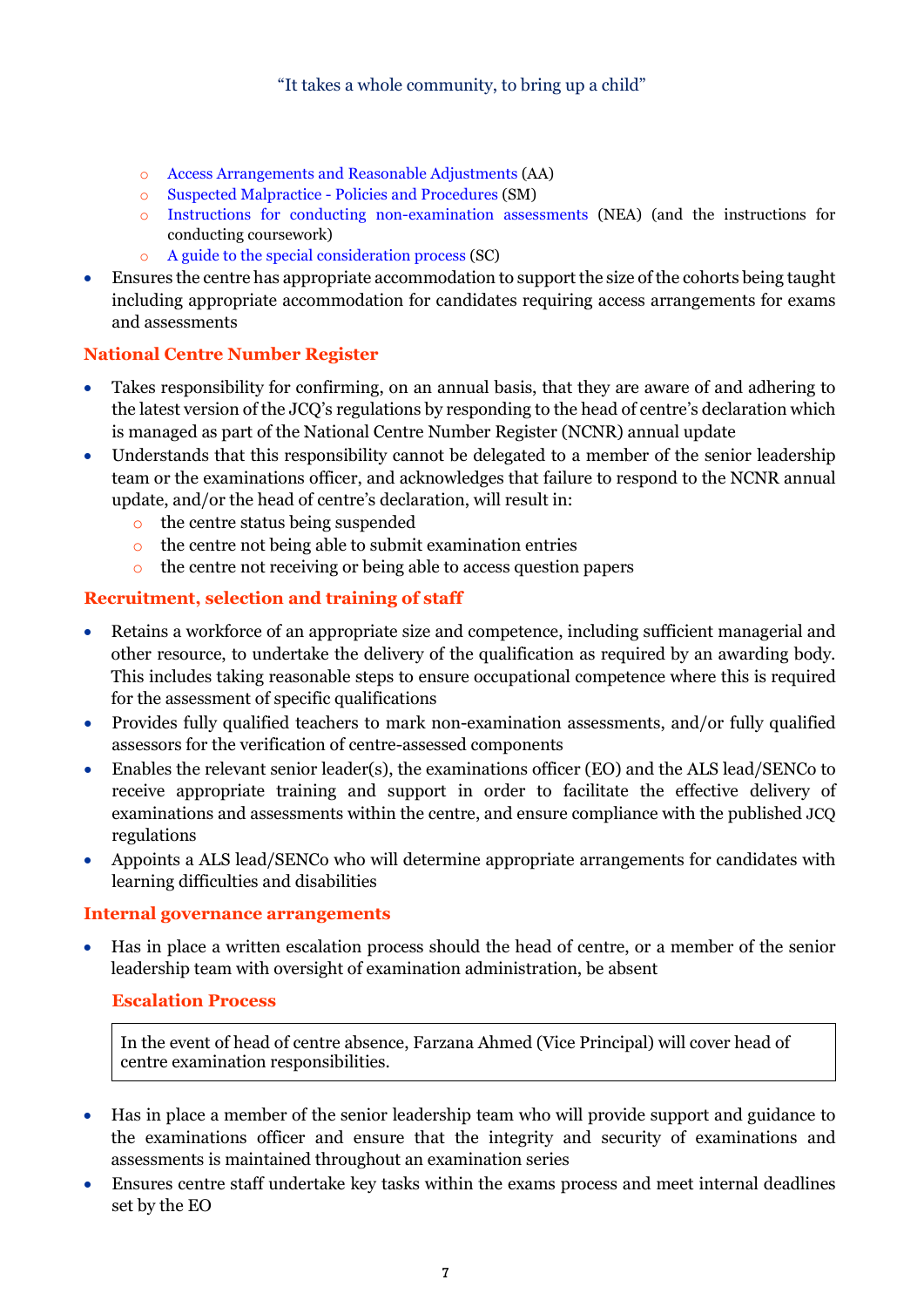• Makes sure that a teacher, a tutor or a senior member of centre staff who teaches the subject being examined, is not an invigilator during an examination

# <span id="page-7-0"></span>**Delivery of qualifications**

- Delivers qualifications, as required by the awarding body, in accordance with relevant equality legislation. This includes but is not limited to ensuring that qualifications are made available to all candidates capable of undertaking them and seeking reasonable adjustments for disabled candidates
- Enables candidates to receive sufficient and up to date laboratory experience, or relevant training where required by the subject concerned

# <span id="page-7-1"></span>**Public liability**

• Complies with local health and safety rules which are in place and that the centre is adequately covered for public liability claims

## <span id="page-7-2"></span>**Security of assessment materials**

- Takes all reasonable steps to maintain the integrity of the examinations/assessments, including the security of all assessment materials, by ensuring:
	- o the location of the centre's secure storage facility in a secure room solely assigned to examinations for the purpose of administering secure examination materials
	- o appropriate arrangements are in place to ensure that confidential materials are only handed over to authorised members of centre staff
	- o access to the secure room and secure storage facility is restricted to the authorised two to six keyholders (ensuring only persons authorised by the head of centre and the exams officer are allowed access to the centre's secure storage facility as one of the two to six key holders)
	- o the relevant awarding body is immediately informed if the security of question papers or confidential supporting instructions is put at risk
	- o that arrangements are in place to check that the correct question paper packets are opened by authorised members of centre staff
- Makes arrangements to receive, check and store question papers and examination material safely and securely at all times and for as long as required in accordance with the current JCQ publication Instructions for conducting examinations
- Makes arrangements to receive and issue material received from the awarding bodies to staff and candidates, and notify them of any advice and instructions relevant to the examinations and assessments
- Allows candidates access to relevant pre-release materials on, or as soon as possible after, the date specified by the awarding bodies
- Obtains written approval from the relevant awarding body before permitting a third party to deliver any part of a qualification including assessments
- Through taking an ethical approach and working proactively to avoid malpractice among students and staff takes all reasonable steps to prevent the occurrence of any malpractice/maladministration before, during the course of and after examinations have taken place
- Ensures irregularities are investigated and informs the awarding bodies of any cases of alleged, suspected or actual incidents of malpractice or maladministration, involving a candidate or a member of staff, are reported to the awarding body immediately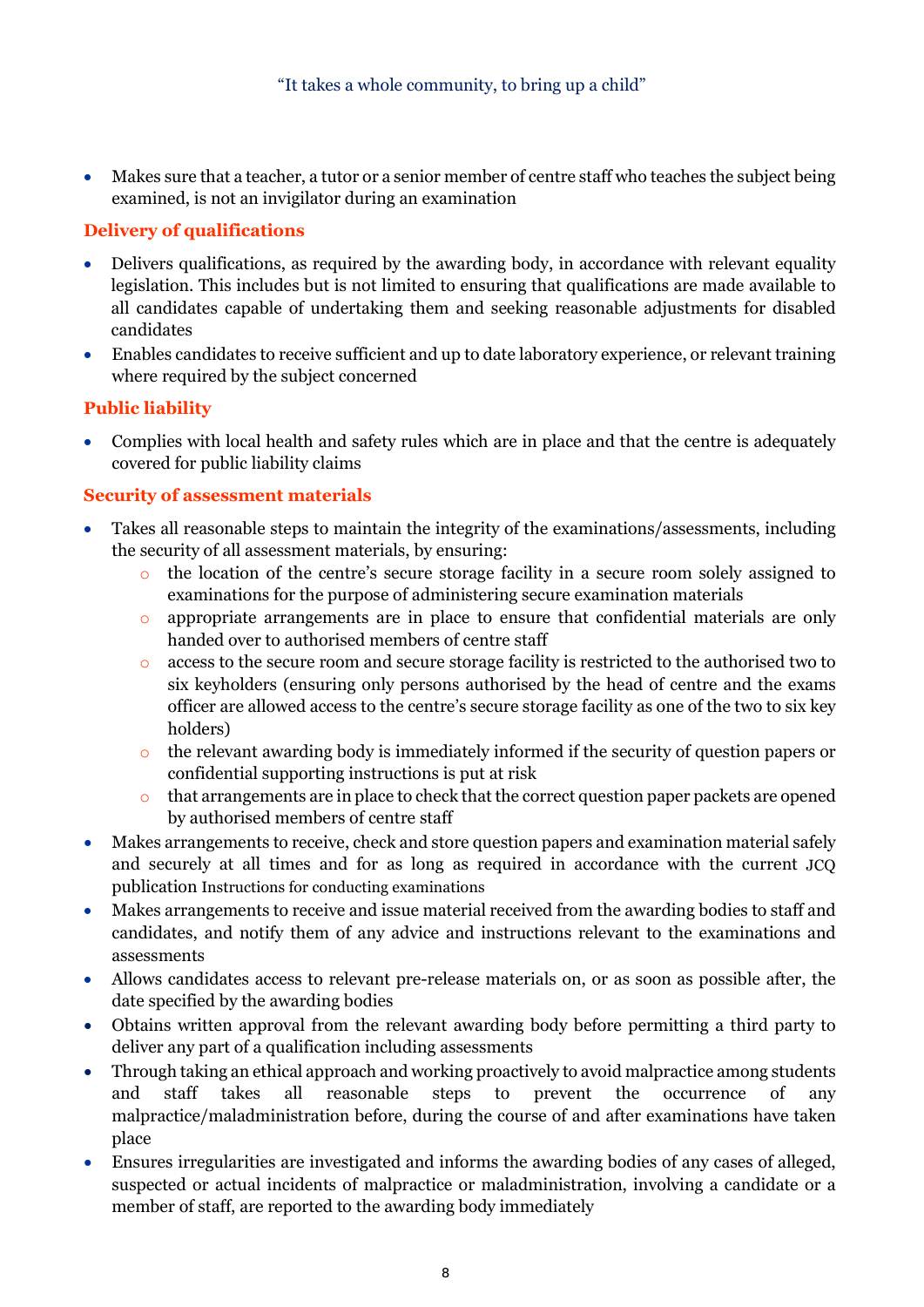• Ensures risks to the exam process are assessed and appropriate risk management processes/contingency plans are in place (that allow the senior leadership team to act immediately in the event of an emergency or staff absence)

## <span id="page-8-0"></span>**Exam Contingency Plan**

[https://arkschools.sharepoint.com/:w:/s/data2/ES\\_E0DZyQKxFg3PeFCnMmF8BYnPBZ5AbxCdIrhYKokUN2A?](https://arkschools.sharepoint.com/:w:/s/data2/ES_E0DZyQKxFg3PeFCnMmF8BYnPBZ5AbxCdIrhYKokUN2A?e=gK8nxn) [e=gK8nxn](https://arkschools.sharepoint.com/:w:/s/data2/ES_E0DZyQKxFg3PeFCnMmF8BYnPBZ5AbxCdIrhYKokUN2A?e=gK8nxn)

• Ensures required internal appeals procedures are in place and drawn to the attention of candidates and (where relevant) their parents/carers

#### <span id="page-8-1"></span>**Internal Appeals Procedures**

<https://arkschools.sharepoint.com/:w:/s/data2/Eeyni8kfSvNKuzrlW5oFlHMB1d72FJxUcttqs-y4k9zGqg?e=MnQnLO>

• Ensures the centre's equalities policy demonstrating the centre's compliance with relevant legislation is in place and details the processes followed in respect of identifying the need for, requesting and implementing access arrangements

#### <span id="page-8-2"></span>**Equalities Policy**

[https://arkschools.sharepoint.com/:w:/s/data2/EaODKr2gINlDm92FxnQN-](https://arkschools.sharepoint.com/:w:/s/data2/EaODKr2gINlDm92FxnQN--sBMhcJtcTQf9dbt9rs1N4xoA?e=ZGIJ23) [sBMhcJtcTQf9dbt9rs1N4xoA?e=ZGIJ23](https://arkschools.sharepoint.com/:w:/s/data2/EaODKr2gINlDm92FxnQN--sBMhcJtcTQf9dbt9rs1N4xoA?e=ZGIJ23)

• Ensures a complaints and appeals procedure covering general complaints regarding the centre's delivery or administration of a qualification is in place and drawn to the attention of candidates and their parents/carers

#### <span id="page-8-3"></span>**Complaints and Appeals Procedure (Exams)**

[https://arkschools.sharepoint.com/:w:/s/data2/EaG4Oq09oOZAg9pnt\\_2P9CUB8BgyRMZP](https://arkschools.sharepoint.com/:w:/s/data2/EaG4Oq09oOZAg9pnt_2P9CUB8BgyRMZPKg0NLkIo2aFv_g?e=CKwgri) [Kg0NLkIo2aFv\\_g?e=CKwgri](https://arkschools.sharepoint.com/:w:/s/data2/EaG4Oq09oOZAg9pnt_2P9CUB8BgyRMZPKg0NLkIo2aFv_g?e=CKwgri)

• Ensures the centre has a child protection/safeguarding policy in place, including Disclosure and Barring Service (DBS) clearance, which satisfies current legislative requirements

#### <span id="page-8-4"></span>**Child Protection/Safeguarding Policy**

[https://arkschools.sharepoint.com/:b:/s/data2/EdftKsPSMcNNuzcLYRKRhbIBMrWQCX6Iq\\_28bKA5jNLAUw?e](https://arkschools.sharepoint.com/:b:/s/data2/EdftKsPSMcNNuzcLYRKRhbIBMrWQCX6Iq_28bKA5jNLAUw?e=o2Phtu)  $=o2P$ htu

• Ensures the centre has a data protection policy in place that complies with General Data Protection Regulation and Data Protection Act 2018 regulations

#### <span id="page-8-5"></span>**Data Protection Policy**

[https://arkschools.sharepoint.com/:w:/s/data2/ESPW3OqF1mFIq-](https://arkschools.sharepoint.com/:w:/s/data2/ESPW3OqF1mFIq-6bPfEvdSABdPQuI2yKCsguqegXdMNJng?e=JhIyEu)[6bPfEvdSABdPQuI2yKCsguqegXdMNJng?e=JhIyEu](https://arkschools.sharepoint.com/:w:/s/data2/ESPW3OqF1mFIq-6bPfEvdSABdPQuI2yKCsguqegXdMNJng?e=JhIyEu)

#### **Legislation on sharing information**

Under the principles of the General Data Protection Regulations 2018 and the Data Protection Act 2018, children and young adults can assume control over their personal information and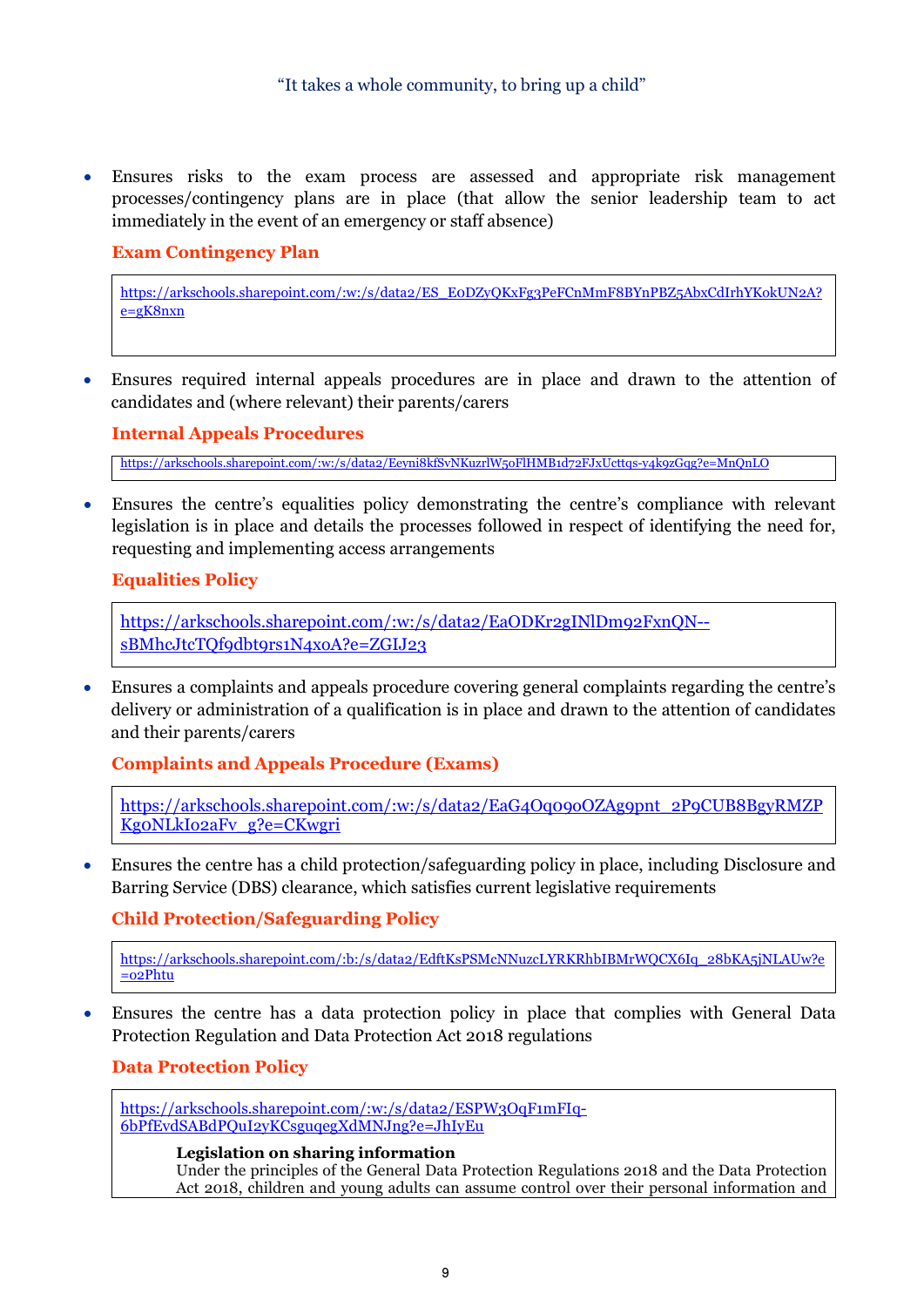restrict access to it from the age of 13.This suggests that candidate consent should be sought to share results or other exams-related information with a third party.

Other legislation and guidance may need to be taken into account regarding sharing information with parents, as example information from the DfE for schools regarding parental responsibility and school reports on pupil performance:

- Understanding and dealing with issues relating to parental responsibility [www.gov.uk/government/publications/dealing-with-issues-relating-to-parental](https://www.gov.uk/government/publications/dealing-with-issues-relating-to-parental-responsibility/understanding-and-dealing-with-issues-relating-to-parental-responsibility)[responsibility/understanding-and-dealing-with-issues-relating-to-parental-responsibility](https://www.gov.uk/government/publications/dealing-with-issues-relating-to-parental-responsibility/understanding-and-dealing-with-issues-relating-to-parental-responsibility)
- School reports on pupil performanc[e www.gov.uk/guidance/school-reports-on-pupil](https://www.gov.uk/guidance/school-reports-on-pupil-performance-guide-for-headteachers)[performance-guide-for-headteachers](https://www.gov.uk/guidance/school-reports-on-pupil-performance-guide-for-headteachers)

#### **Publication of exam results**

Refer to ICO (Information Commissioner's Office) [Schools, universities and colleges](https://ico.org.uk/your-data-matters/schools/) information and [Exam results](https://ico.org.uk/your-data-matters/schools/exam-results/)

• Ensures the centre has documented processes in place relating to access arrangements and reasonable adjustments

## <span id="page-9-0"></span>**Access Arrangements Policy**

[https://arkschools.sharepoint.com/:w:/s/data2/ETlmzCIDx1hFmbG\\_UDa-](https://arkschools.sharepoint.com/:w:/s/data2/ETlmzCIDx1hFmbG_UDa--hUBlBZ1hZGsCWqo6z4zUnHuug?e=blJU2a) [hUBlBZ1hZGsCWqo6z4zUnHuug?e=blJU2a](https://arkschools.sharepoint.com/:w:/s/data2/ETlmzCIDx1hFmbG_UDa--hUBlBZ1hZGsCWqo6z4zUnHuug?e=blJU2a)

## <span id="page-9-1"></span>**Conflicts of interest**

- Ensures the relevant awarding bodies are informed of any **Conflict of Interest** where
	- a member of centre staff is taking a qualification at the centre which includes internally assessed components/units (taking at the centre as a last resort where unable to find an alternative centre)
	- o a candidate is being taught and prepared for a qualification which includes internally assessed components/units by a member of centre staff with a personal connection to the candidate
- Maintains records that confirm the measures taken/protocols in place to mitigate any potential risk to the integrity of the qualifications affected by the above, and where
	- o a member of exams office staff have a personal connection to a candidate being entered for exams and assessments at the centre or at another centre
	- o a member of centre staff is taking a qualification at the centre which does not include internally assessed components/units (taking at the centre as a last resort where unable to find an alternative centre)
	- a member of centre staff is taking a qualification at another centre
- Ensures other relevant centre staff where they may be involved in the receipt and dispatch of confidential exam materials are briefed on the requirements for maintaining the integrity and confidentiality of the exam materials

It is the responsibility of the head of centre to ensure that his/her centre… manages Conflicts of Interest by informing the awarding bodies, before the published deadline for entries, of:

- any members of centre staff who are taking qualifications at their own centre which include internally assessed components/units;
- any members of centre staff who are teaching and preparing members of their family (which includes step-family, foster family and similar close relationships) or close friends and their immediate family (e.g. son/daughter) for qualifications which include internally assessed components/units; and

maintains clear records of all instances where: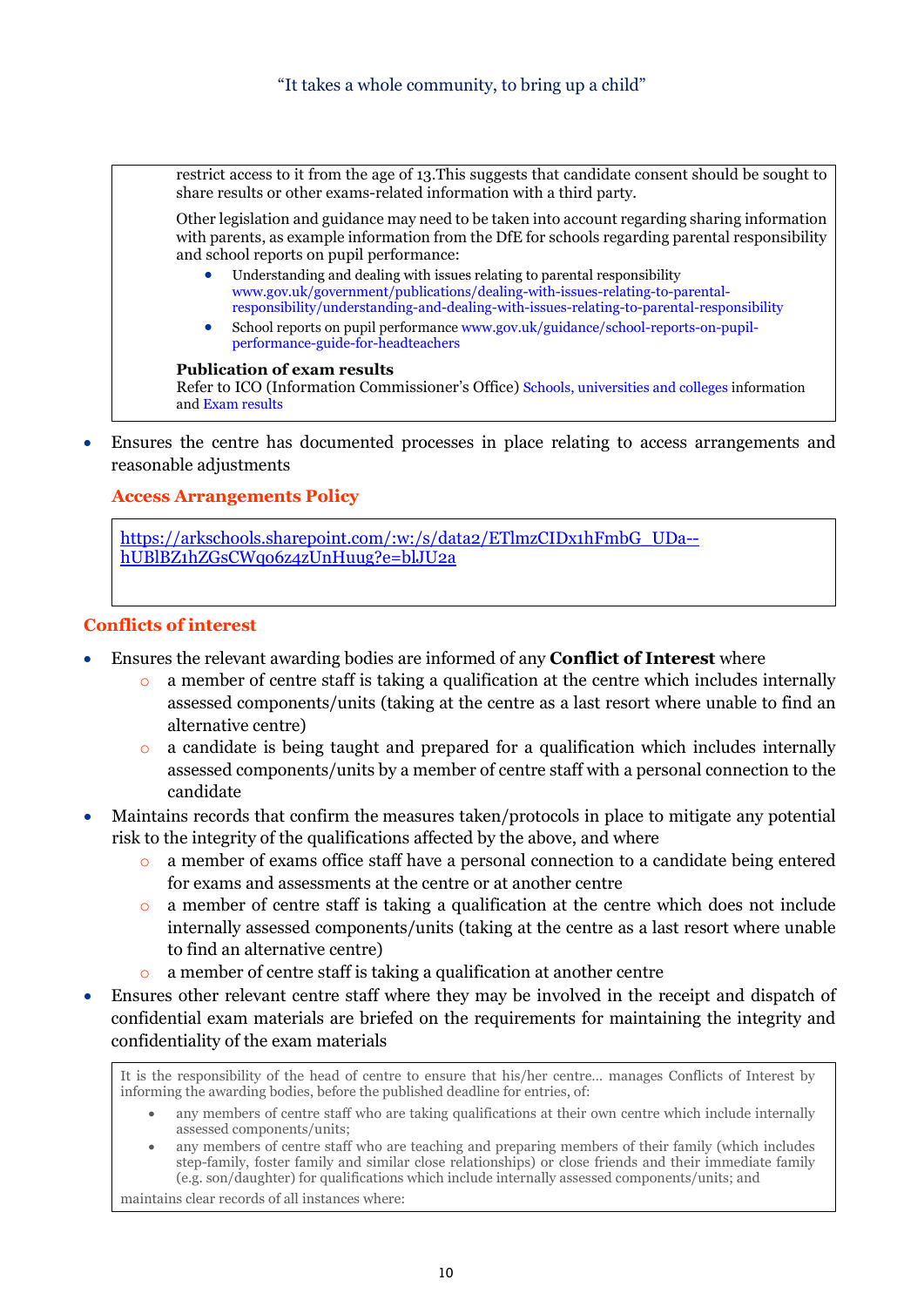## "It takes a whole community, to bring up a child"

- exams office staff have members of their family (which includes step-family, foster family and similar close relationships) or close friends and their immediate family (e.g. son/daughter) being entered for examinations and assessments either at the centre itself or other centres;
- centre staff are taking qualifications at their centre which do not include internally assessed components/units;
- centre staff are taking qualifications at other centres.

The head of centre **must** ensure that the records include details of the measures taken to mitigate any potential risk to the integrity of the qualifications affected.

The records may be inspected by a JCQ Centre Inspector and/or awarding body staff. They might be requested in the event of concerns being reported to an awarding body. The records **must** be retained until the deadline for reviews of marking has passed or until any appeal, malpractice or other results enquiry has been completed, whichever is later.

Heads of centre should note that entering members of centre staff for qualifications at their own centre **must** be as a last resort in cases where the member of centre staff is unable to find another centre.

The head of centre is responsible for ensuring that proper protocols are in place to prevent the member of centre staff having access to examination materials prior to the examination and that other centre staff are briefed on maintaining the integrity and confidentiality of the examination materials.

The head of centre **must** ensure that during the examination series the member of centre staff is treated in the same way as any other candidate entered for that examination, does not have access to examination materials and does not receive any preferential treatment. [\(GR](http://www.jcq.org.uk/exams-office/general-regulations) 5.3)

- Ensures members of centre staff do **not** forward e-mails and letters from awarding body or JCQ personnel without prior consent to third parties or upload such correspondence onto social media sites and applications
- Ensures members of centre staff do **not** advise parents/candidates to contact awarding bodies/JCQ directly nor provide them with addresses/email addresses of awarding body examining/assessment or JCQ personnel

#### <span id="page-10-0"></span>**Centre inspections**

- Co-operates with the JCQ Centre Inspection Service, an awarding body or a regulatory authority when subject to an inspection, an investigation or an unannounced visit, and takes all reasonable steps to comply with all requests for information or documentation made by an awarding body or regulatory authority as soon as is practical
- Allows all venues used for examinations and assessments, paperwork and secure storage facilities to be open to inspection
- Understands the JCQ Centre Inspector will identify him/herself with a photo ID card and must be accompanied throughout his/her tour of the premises, including inspection of the centre's secure storage facility

- Understands the contents of annually updated JCQ publications including:
	- o [General Regulations for Approved Centres](http://www.jcq.org.uk/exams-office/general-regulations)
	- o [Instructions for Conducting Examinations](http://www.jcq.org.uk/exams-office/ice---instructions-for-conducting-examinations)
	- o [Suspected Malpractice -](http://www.jcq.org.uk/exams-office/malpractice) Policies and Procedures
	- o [Post-results services](http://www.jcq.org.uk/exams-office/post-results-services) (PRS)
	- [A guide to the special consideration process](https://www.jcq.org.uk/exams-office/access-arrangements-and-special-consideration/regulations-and-guidance/)
- Completes/submits the National Centre Number Register annual update (administered on behalf of the JCQ member awarding bodies by OCR [https://ocr.org.uk/administration/ncn-annual-update/\)](https://ocr.org.uk/administration/ncn-annual-update/) by the end of October each year
- Is familiar with the contents of annually updated information from awarding bodies on administrative procedures, key tasks, key dates and deadlines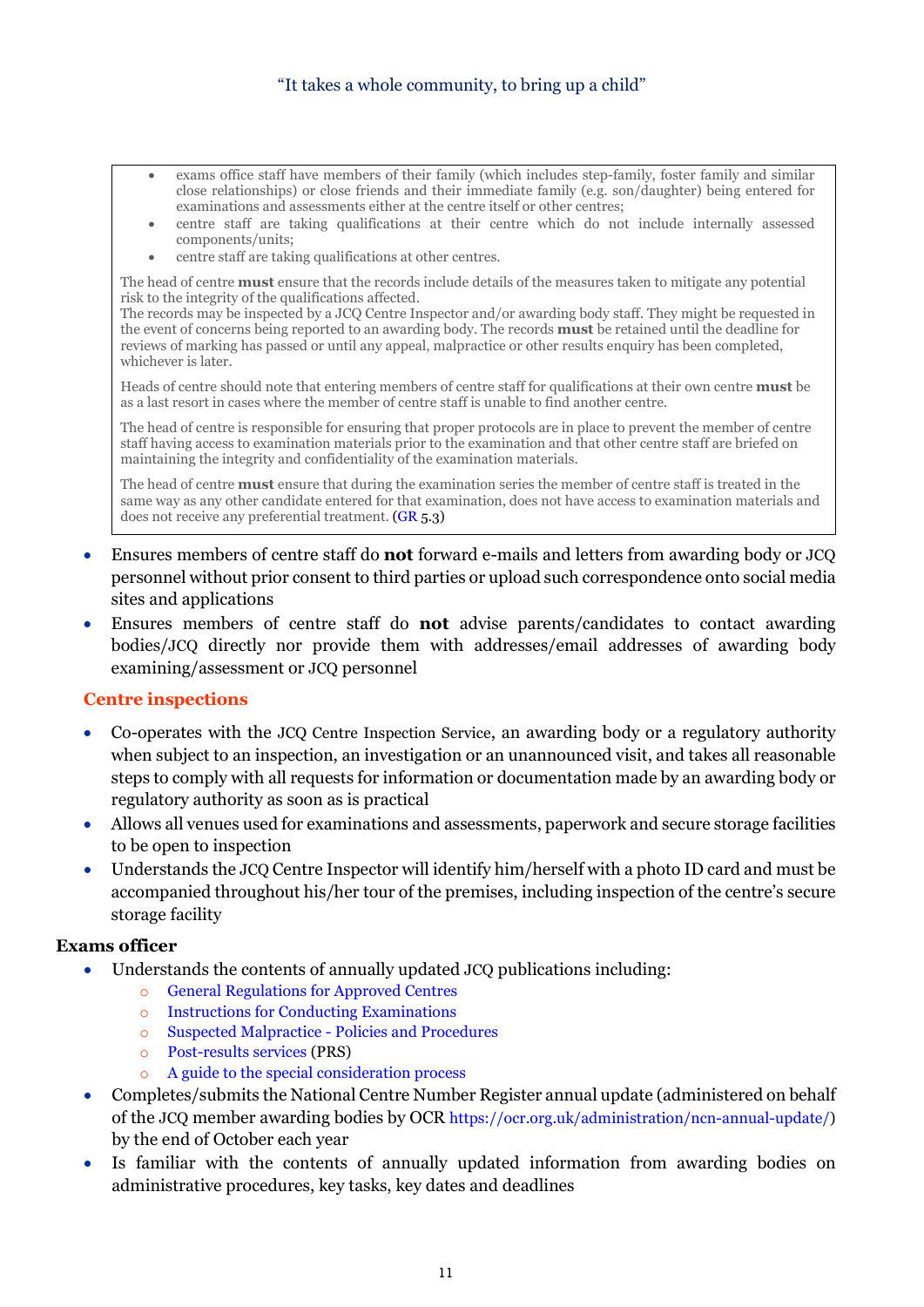- Ensures key tasks are undertaken and key dates and deadlines met
- Recruits, trains and deploys a team of internal/external invigilators; appoints lead invigilators, as required and keeps a record of the content of training provided to invigilators for the required period
- Works with the SENCo to ensure invigilators supervising access arrangement candidates and those acting as a facilitator supporting access arrangement candidates fully understand the respective role and what is and what is not permissible in the exam room
- Supports the head of centre in ensuring that awarding bodies are informed of any Conflict of Interest declared by members of centre staff and in maintaining records that confirm the measures taken/protocols in place to mitigate any potential risk to the integrity of the qualifications affected before the published deadline for entries
- Briefs other relevant centre staff where they may be involved in the receipt and dispatch of confidential exam materials on the requirements for maintaining the integrity and confidentiality of the exam materials

## **Senior leaders**

- Are familiar with the contents, refer to and direct relevant centre staff to annually updated JCQ publications including:
	- o [General Regulations for Approved Centres](http://www.jcq.org.uk/exams-office/general-regulations)
	- o [Instructions for Conducting Examinations](http://www.jcq.org.uk/exams-office/ice---instructions-for-conducting-examinations)
	- o [Access Arrangements and Reasonable Adjustments](http://www.jcq.org.uk/exams-office/access-arrangements-and-special-consideration/regulations-and-guidance)
	- o [Suspected Malpractice -](http://www.jcq.org.uk/exams-office/malpractice) Policies and Procedures
	- [Instructions for conducting non-examination assessments](http://www.jcq.org.uk/exams-office/non-examination-assessments) (and the instructions for conducting coursework)
	- o [A guide to the special consideration process](http://www.jcq.org.uk/exams-office/access-arrangements-and-special-consideration/regulations-and-guidance)

## **Special educational needs co-ordinator (SENCo)**

- Understands the contents, refers to and directs relevant centre staff to annually updated JCQ publications including:
	- o [Access Arrangements and Reasonable Adjustments](http://www.jcq.org.uk/exams-office/access-arrangements-and-special-consideration/regulations-and-guidance)
- Leads on the access arrangements and reasonable adjustments process (referred to in this policy as 'access arrangements')
- If not the qualified access arrangements assessor, works with the person appointed, on all matters relating to assessing candidates and ensures the correct procedures are followed

• Presents when requested by a JCQ Centre Inspector, evidence of the assessor's qualification

## **Senior leaders**

- Ensure teaching staff undertake key tasks, as detailed in this policy, within the exams process (exam cycle) and meet internal deadlines set by the EO and SENCo
- Ensure teaching staff keep themselves updated with awarding body subject and teacher-specific information to confirm effective delivery of qualifications
- Ensure teaching staff attend relevant awarding body training and update events

## **Teaching staff**

- Undertake key tasks, as detailed in this policy, within the exams process and meet internal deadlines set by the EO and SENCo
- Keep updated with awarding body subject and teacher-specific information to confirm effective delivery of qualifications
- Attend relevant awarding body training and update events

# **Invigilators**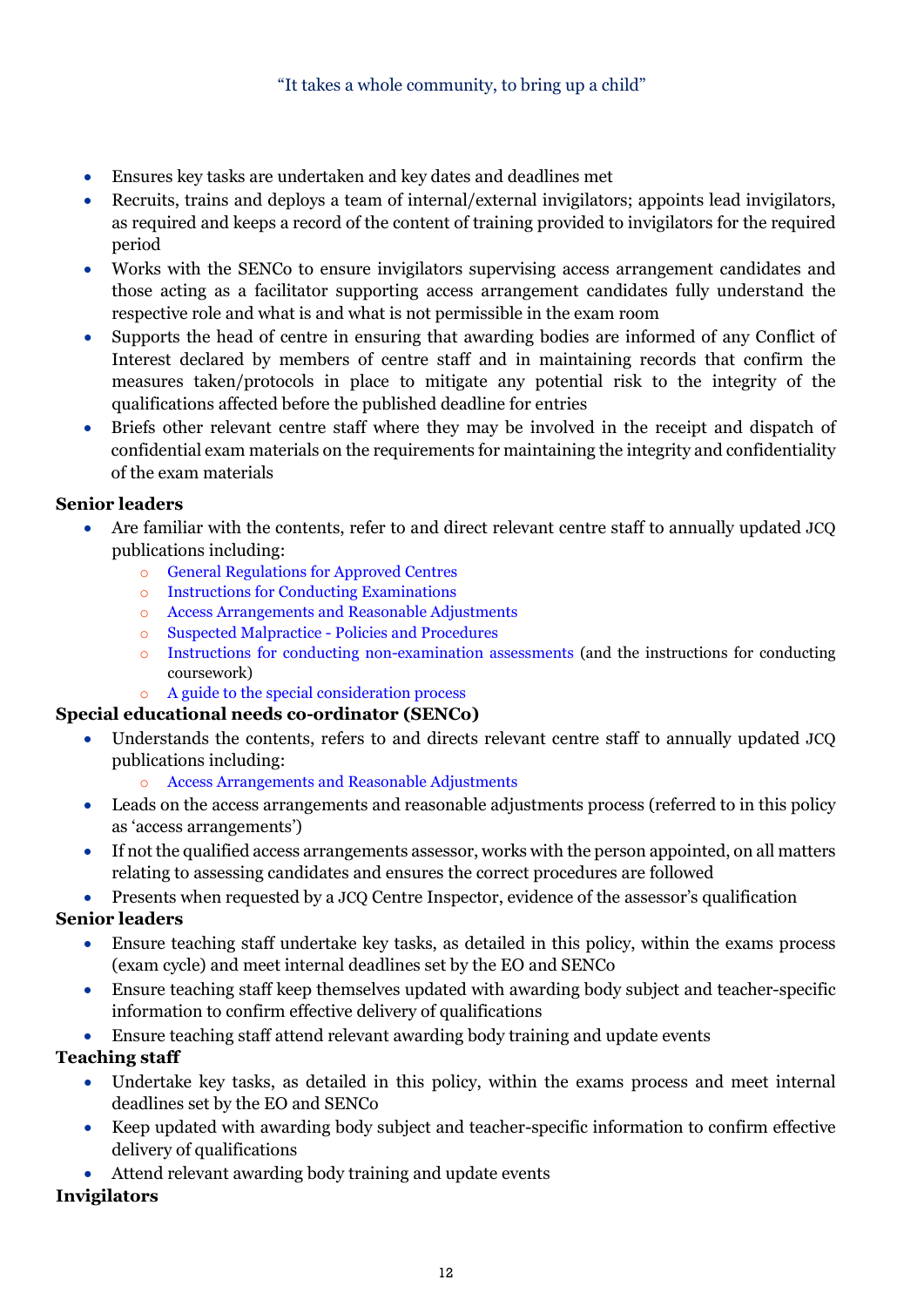- Attend/undertake training, update, briefing and review sessions as required
- Provide information as requested on their availability to invigilate
- Sign a confidentiality and security agreement and confirm whether they have any current maladministration/malpractice sanctions applied to them

## **Reception staff**

• Support the EO in the receipt and dispatch of confidential exam materials and follow the requirements for maintaining the integrity and confidentiality of the exam materials

## **Site staff**

• Support the EO in relevant matters relating to exam rooms and resources

## **Candidates**

Where applicable in this policy, the term 'candidates' refers to candidates and/or their parents/carers.

# <span id="page-12-0"></span>**The exam cycle**

The exams management and administration process that needs to be undertaken for each **exam series** is often referred to as the **exam cycle** and relevant tasks required within this grouped into the following stages:

- planning
- entries
- pre-exams
- exam time
- results and post-results

<span id="page-12-1"></span>This policy identifies roles and responsibilities of centre staff within this cycle.

# **Planning: roles and responsibilities**

## <span id="page-12-2"></span>**Information sharing**

## **Head of centre**

• Directs relevant centre staff to annually updated JCQ publications includin[g GR,](http://www.jcq.org.uk/exams-office/general-regulations) [ICE,](http://www.jcq.org.uk/exams-office/ice---instructions-for-conducting-examinations) [AA,](http://www.jcq.org.uk/exams-office/access-arrangements-and-special-consideration) [SM,](http://www.jcq.org.uk/exams-office/malpractice) [NEA](http://www.jcq.org.uk/exams-office/non-examination-assessments) (and the instructions for conducting coursework) and [SC](http://www.jcq.org.uk/exams-office/access-arrangements-and-special-consideration/regulations-and-guidance)

## **Exams officer**

- Signposts relevant centre staff to JCQ publications and awarding body documentation relating to the exams process that have been updated
- Signposts relevant centre staff to JCQ information that should be provided to candidates
- As the centre administrator, approves relevant access rights for centre staff to access awarding body secure extranet sites

## <span id="page-12-3"></span>**Information gathering**

- Undertakes an annual information gathering exercise in preparation for each new academic year to ensure data about all qualifications being delivered is up to date and correct
- Collates all information gathered into one central point of reference
- Researches awarding body guidance to identify administrative processes, key tasks, key dates and deadlines for all relevant qualifications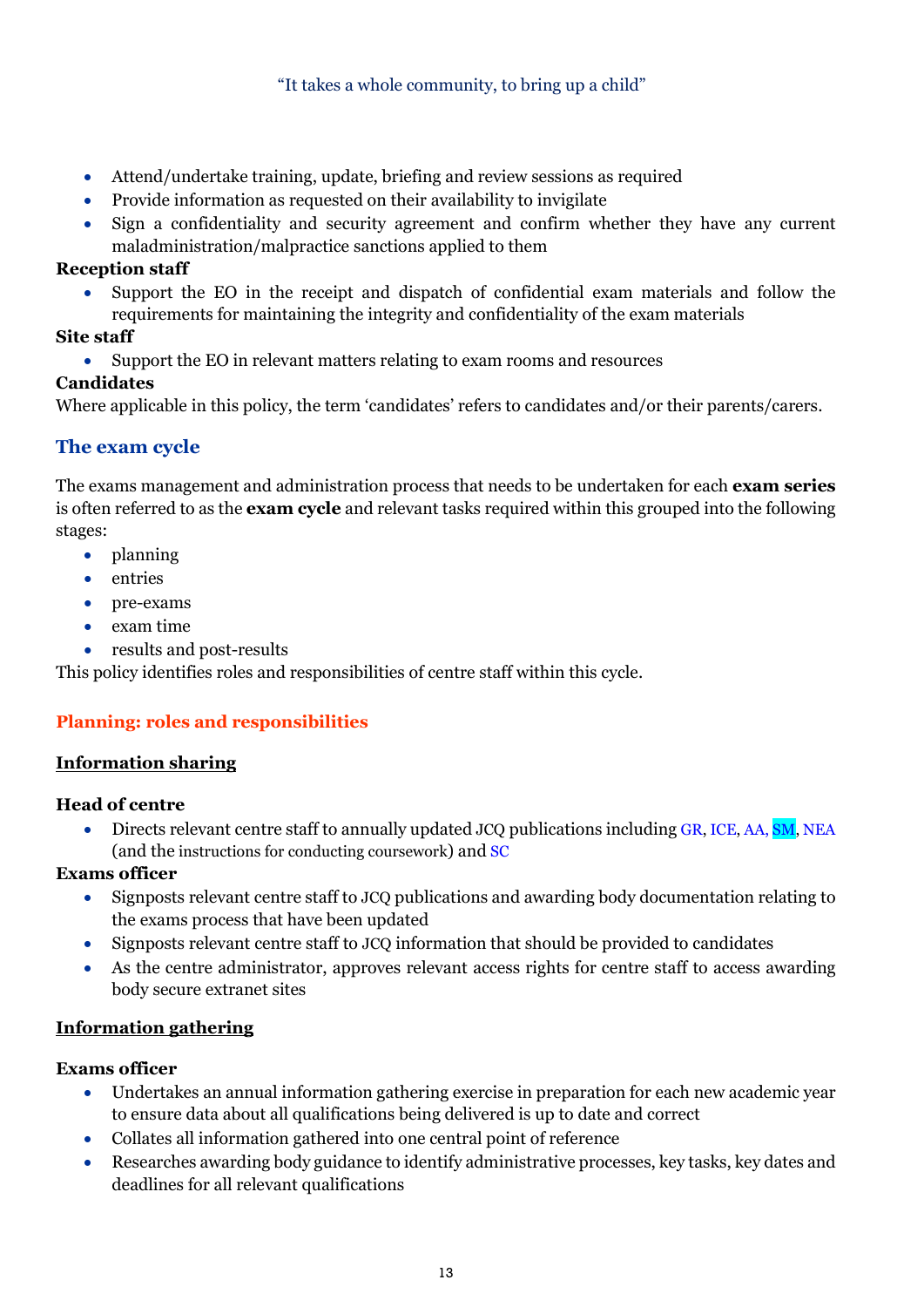- Produces an annual exams plan of key tasks and key dates to ensure all external deadlines can be effectively met; informs key centre staff of internal deadlines
- Collects information on internal exams to enable preparation for and conduct of (insert the titles these internal exams are referred to in the centre)

## **Senior leaders**

- Respond (or ensure teaching staff respond) to requests from the EO on information gathering
- Meet the internal deadline for the return of information
- Inform the EO of any changes to information in a timely manner minimising the risk of late or other penalty fees being incurred by an awarding body
- Note the internal deadlines in the annual exams plan and directs teaching staff to meet these

## <span id="page-13-0"></span>**Access arrangements**

## **Head of centre**

- Ensures there is appropriate accommodation for candidates requiring access arrangements in the centre for all examinations and assessments
- Ensures a written process is in place to not only check the qualification(s) of the appointed assessor(s) but that the correct procedures are followed as per Chapter 7 of the JCQ publication [Access Arrangements and Reasonable Adjustments](http://www.jcq.org.uk/exams-office/access-arrangements-and-special-consideration/regulations-and-guidance)
- Ensures the SENCo is fully supported in effectively implementing access arrangements and reasonable adjustments once approved

## **SENCo**

- Assesses candidates (or works with the appropriately qualified assessor as appointed by the head of centre) to identify access arrangements requirements
- Gathers **evidence** to support the need for access arrangements for a candidate
- Liaises with teaching staff to gather evidence of **normal way of working** of an affected candidate
- Determines candidate eligibility for arrangements or adjustments that are centre-delegated
- Gathers signed **Personal data consent, Privacy Notice (AAO) and Data Protection confirmation** forms (from candidates where required
- Applies for **approval** through **Access arrangements online** (AAO) via the **Centre Admin Portal** (CAP), where required or through the awarding body where qualifications sit outside the scope of AAO
- Keeps a file for each candidate for JCQ inspection purposes containing all the required documentation (if documentation is stored electronically, an e-folder must be created for each individual candidate. The candidate's e-folder must hold each of the required documents for inspections)
- Employs good practice in relation to the Equality Act 2010
- Liaises with the EO regarding exam time arrangements for access arrangement candidates
- Ensures staff appointed to facilitate access arrangements for candidates are appropriately trained and understand the rules of the particular arrangement(s) and keeps a record of the content of training provided to facilitators for the required period
- Works with the EO to ensure invigilators and those acting as a facilitator fully understand the respective role and what is and what is not permissible in the exam room
- Provides and annually reviews a centre policy on the **use of word processors** in exams and assessments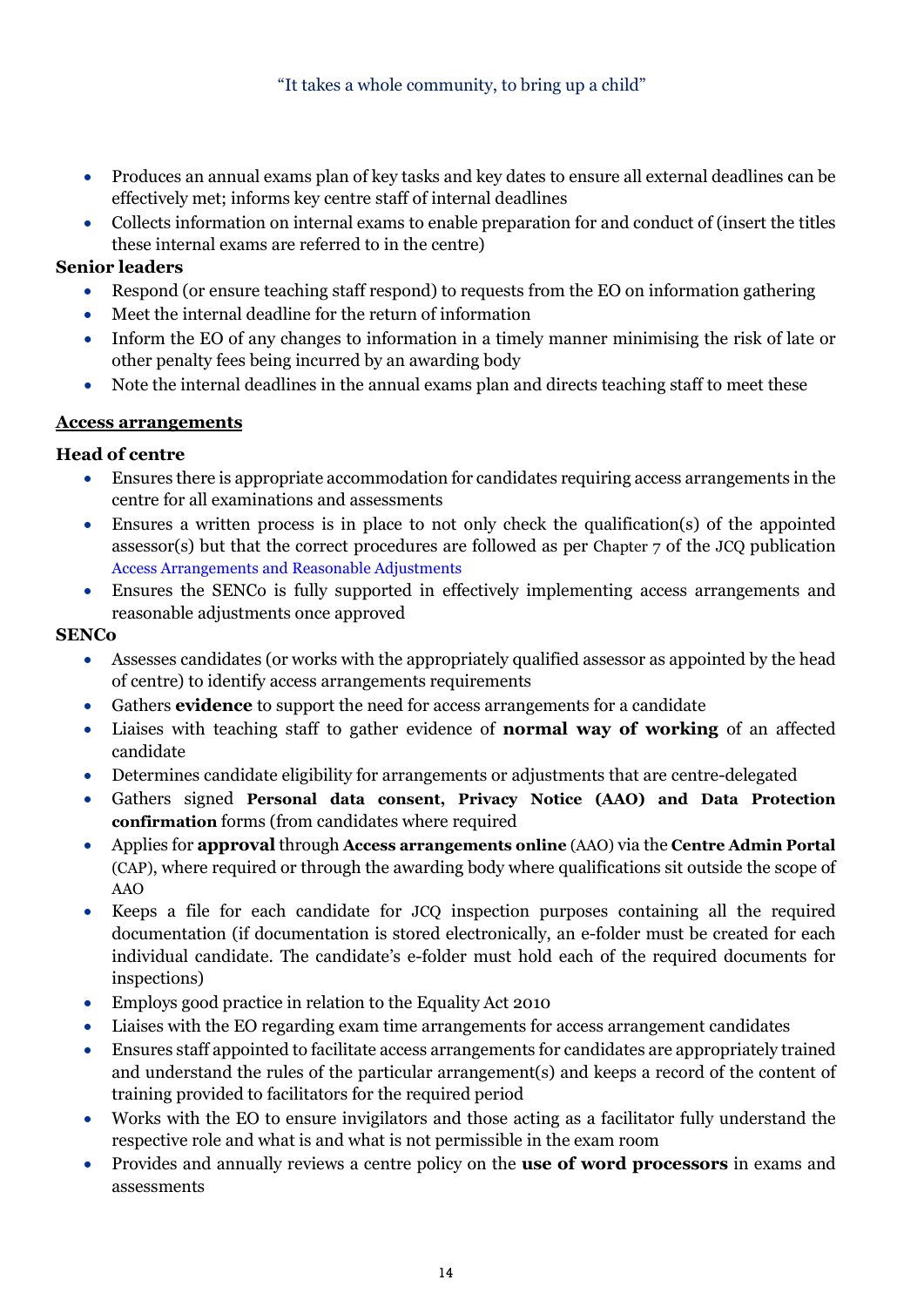## <span id="page-14-0"></span>**Word Processor Policy (Exams)**

[https://arkschools.sharepoint.com/:w:/s/data2/EaEX08dFCt9Po20Ae3vK9SIBSzxndj\\_DHp](https://arkschools.sharepoint.com/:w:/s/data2/EaEX08dFCt9Po20Ae3vK9SIBSzxndj_DHpmKwuWD1-xP5g?e=gGhLFB) [mKwuWD1-xP5g?e=gGhLFB](https://arkschools.sharepoint.com/:w:/s/data2/EaEX08dFCt9Po20Ae3vK9SIBSzxndj_DHpmKwuWD1-xP5g?e=gGhLFB)

• Ensures criteria for candidates granted **separate invigilation within the centre** is clear, meets JCQ regulations and best meets the needs of individual candidates and remaining candidates in main exam rooms

<span id="page-14-1"></span>**Separate Invigilation Policy**

Separate Invigilation is only granted by the agreement of the SENCO and Senior Leaders.

#### **Senior leaders, Teaching staff**

- Support the SENCo in determining and implementing appropriate access arrangements
- Provide a statement for inspection purposes which details the criteria the centre uses to award and allocate word processors for examinations

#### <span id="page-14-2"></span>**Internal assessment and endorsements**

#### <span id="page-14-3"></span>**Head of centre**

## **Controlled assessments, coursework and non-examination assessments**

- Ensures arrangements are in place to co-ordinate and standardise all marking of centre- assessed components and ensures that candidates' centre-assessed work is produced, authenticated and marked, or assessed and quality assured in accordance with the awarding bodies' instructions (including where relevant, private candidates)
- Ensures that teaching staff, in accordance with awarding bodies' instructions, return all subjectspecific forms by the required date
- Provides fully qualified teachers to mark non-examination assessments
- Ensures an **internal appeals procedure** relating to internal assessment decisions is in place for a candidate to appeal against and request a review of the centre's marking (see Roles and responsibilities overview)
- Ensures a **non-examination assessment policy** is in place for GCE and GCSE qualifications which include components of non-examination assessment (For CCEA GCSE centres this would be a controlled assessment policy)

#### <span id="page-14-4"></span>**Non-examination Assessment Policy**

```
https://arkschools.sharepoint.com/:w:/s/data2/EXNi4d3-
chpEowzYFK5XSmEBEBLTuhrCeooUkVSdCFVI1w?e=SNJCgS
```
• Ensures any irregularities relating to the production of work by candidates are investigated and dealt with internally if discovered prior to a candidate signing the authentication statement (where required) or reported to the awarding body if a candidate has signed the authentication statement

#### **Senior leaders**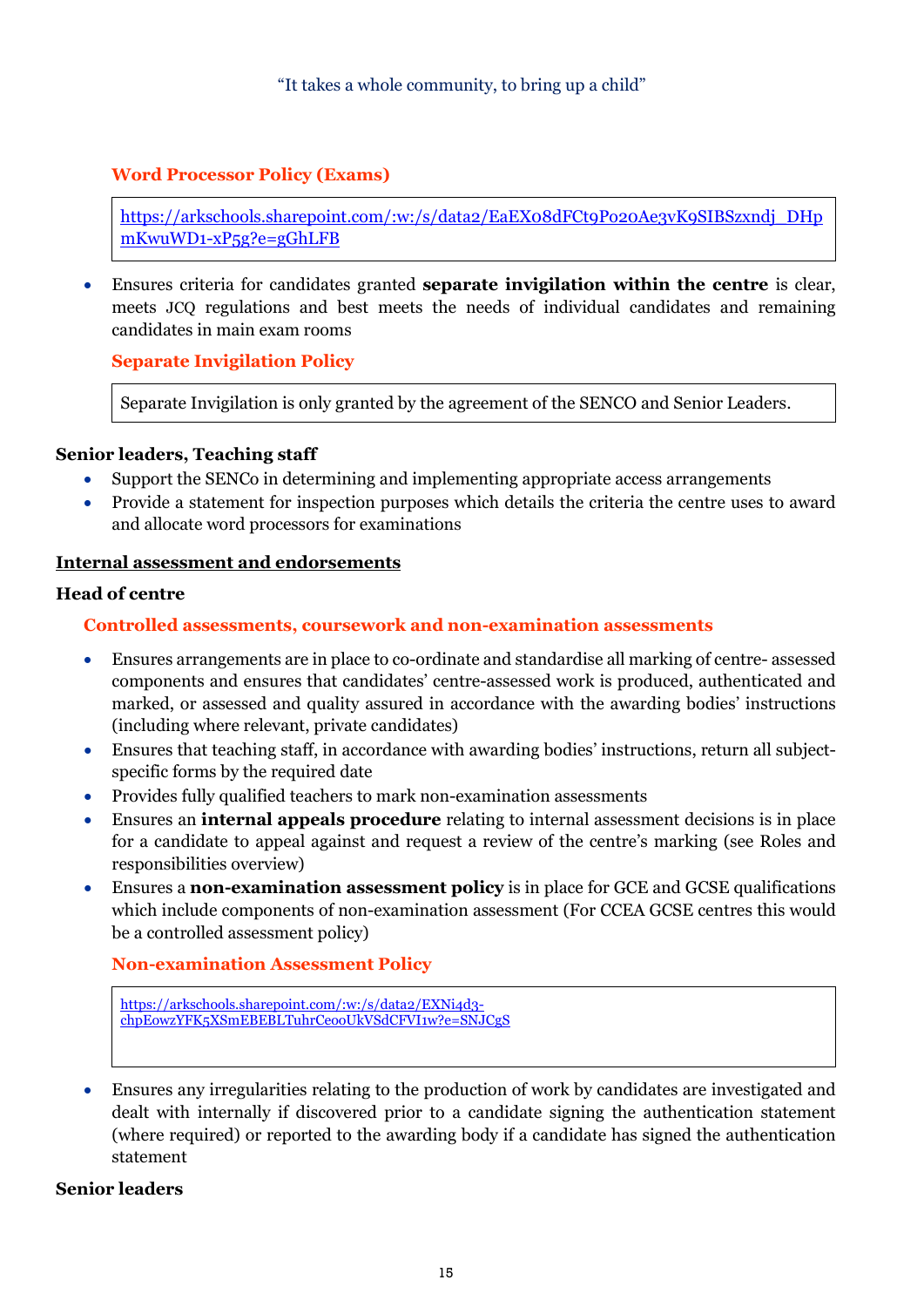- Ensure teaching staff have the necessary and appropriate knowledge, understanding, skills, and training to set tasks, conduct task taking, and to assess, mark and authenticate candidates' work (including where relevant, private candidates)
- Ensure appropriate internal moderation, standardisation and verification processes are in place

# **Head of department**

- Ensure teaching staff delivering AQA Applied General qualifications, OCR Cambridge Nationals, Entry Level Certificate or Project qualifications (and CCEA GCE unitised AS and A-level qualifications WJEC GCE legacy AS and A-level Health & Social Care) follow JCQ [Instructions for](http://www.jcq.org.uk/exams-office/coursework)  [conducting coursework](http://www.jcq.org.uk/exams-office/coursework) and the specification provided by the awarding body
- Ensure teaching staff delivering GCE & GCSE specifications (which include components of nonexamination assessment) follow JCQ [Instructions for conducting non-examination assessments](http://www.jcq.org.uk/exams-office/non-examination-assessments) and the specification provided by the awarding body
- For other qualifications, ensure teaching staff follow appropriate instructions issued by the awarding body
- Ensure teaching staff inform candidates of their centre assessed marks as a candidate may request a review of the centre's marking before marks are submitted to the awarding body

# **Teaching staff**

- Ensure appropriate instructions for conducting internal assessment are followed
- Ensure candidates are aware of JCQ and awarding body information for candidates on producing work that is internally assessed (coursework, non-examination assessments, social media) prior to assessments taking place
- Ensure candidates are informed of their centre assessed marks as a candidate may request a review of the centre's marking before marks are submitted to the awarding body

# **Exams officer**

- Identifies relevant key dates and administrative processes that need to be followed in relation to internal assessment
- Signposts teaching staff to relevant JCQ [Information for candidates documents](https://www.jcq.org.uk/exams-office/information-for-candidates-documents/) that are annually updated

# <span id="page-15-0"></span>**Invigilation**

# **Head of centre**

- Ensures relevant support is provided to the EO in recruiting, training and deploying a team of invigilators
- Ensures, if contracting supply staff to act as invigilators, that such persons are competent and fully trained, understanding what is and what is not permissible (and not taking on its own an assurance from a recruitment agency, that this is the case)
- Determines if additional invigilators will be deployed in timed Art exams in addition to the subject teacher to ensure the supervision of candidates is maintained at all times

- Recruits additional invigilators where required to effectively cover all exam periods/series' throughout the academic year
- Collects information on new recruits to identify if they have invigilated previously and if any current maladministration/malpractice sanctions are applied to them
- Provides training for new invigilators on the instructions for conducting exams and an annual update for the existing invigilation team so that they are aware of any changes in a new academic year before they are allocated to invigilate an exam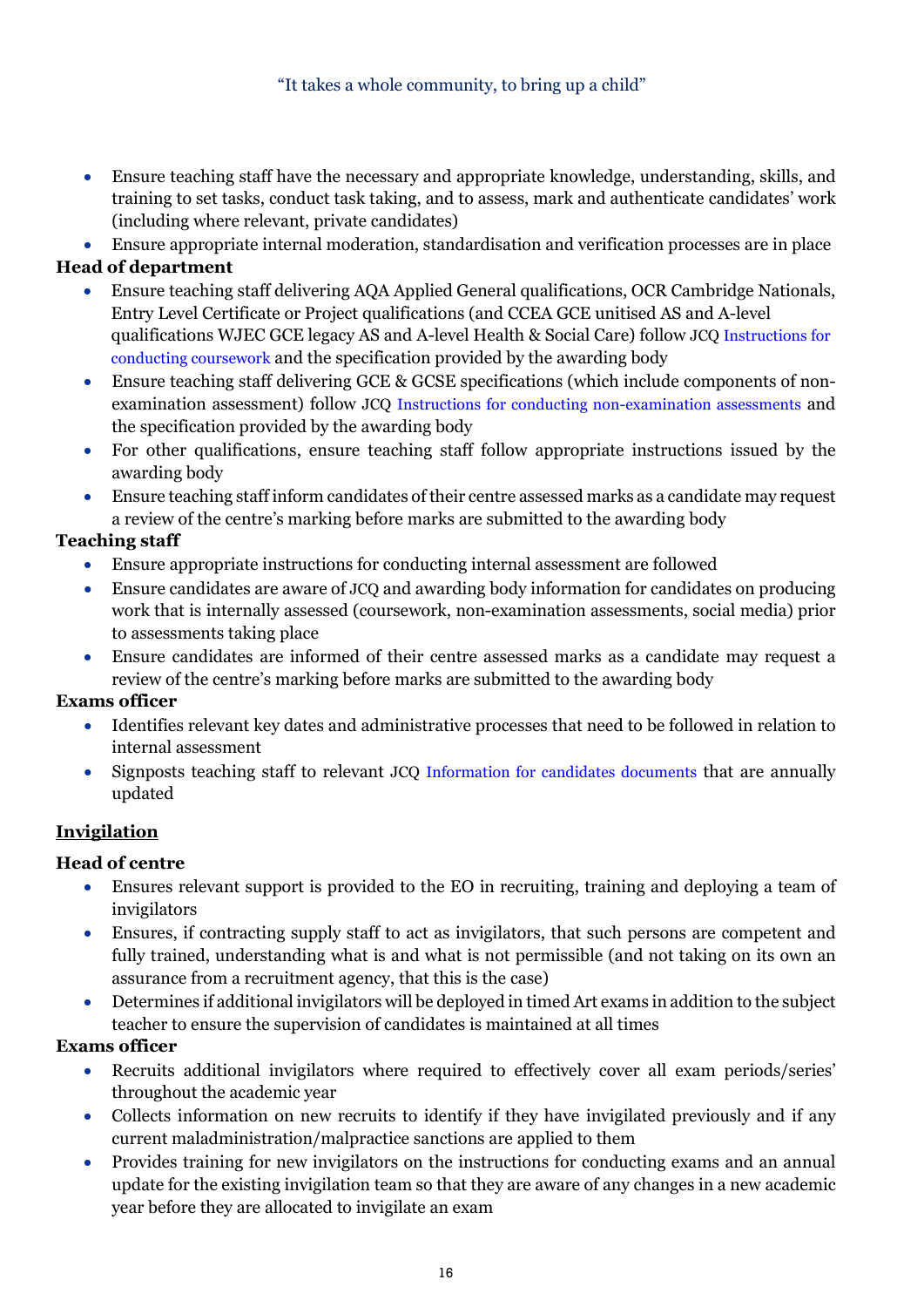- Ensures invigilators supervising access arrangement candidates understand their role (and the role of a facilitator who may be supporting a candidate) and the rules and regulations of the access arrangement(s)
- Ensures invigilators are briefed on the access arrangement candidates in their exam room and made aware of the access arrangement(s) awarded (ensuring these candidates are identified on the seating plan) and confirms invigilators understand what is and what is not permissible
- Collects evaluation of training to inform future events

## <span id="page-16-0"></span>**Entries: roles and responsibilities**

## <span id="page-16-1"></span>**Estimated entries**

## **Exams officer**

- Requests estimated or early entry information, where this may be required by awarding bodies, from HoDs in a timely manner to ensure awarding body external deadlines for submission can be met
- Makes candidates aware of the JCQ **Information for candidates – Privacy Notice** at the start of a vocational qualification or when entries are being processed for a general qualification

## **Senior leaders**

- Provide entry information requested by the EO to the internal deadline
- Inform the EO immediately of any subsequent changes to entry information

## <span id="page-16-2"></span>**Final entries**

## **Exams officer**

- Requests final entry information from HoDs in a timely manner to ensure awarding body external deadlines for submission can be met
- Informs HoDs of subsequent deadlines for making changes to final entry information without charge
- Confirms with HoDs final entry information that has been submitted to awarding bodies
- Ensures as far as possible that entry processes minimise the risk of entries or registrations being missed reducing the potential for late or other penalty fees being charged by awarding bodies
- <span id="page-16-3"></span>• Observes each awarding body's terms and conditions for the entry and withdrawal of candidates for their examinations and assessments

## **Final entries collection and submission procedure**

Final entries are collected through teacher entry sheets completed by Heads of Department and co-signed by SLT. Submissions are made via A2C.

## **Senior leaders**

- Provide information requested by the EO to the internal deadline
- Inform the EO immediately, or at the very least prior to the deadlines, of any subsequent changes to final entry information, which includes
	- o changes to candidate personal details
	- o amendments to existing entries
	- o withdrawals of existing entries
- Check final entry submission information provided by the EO and confirms information is correct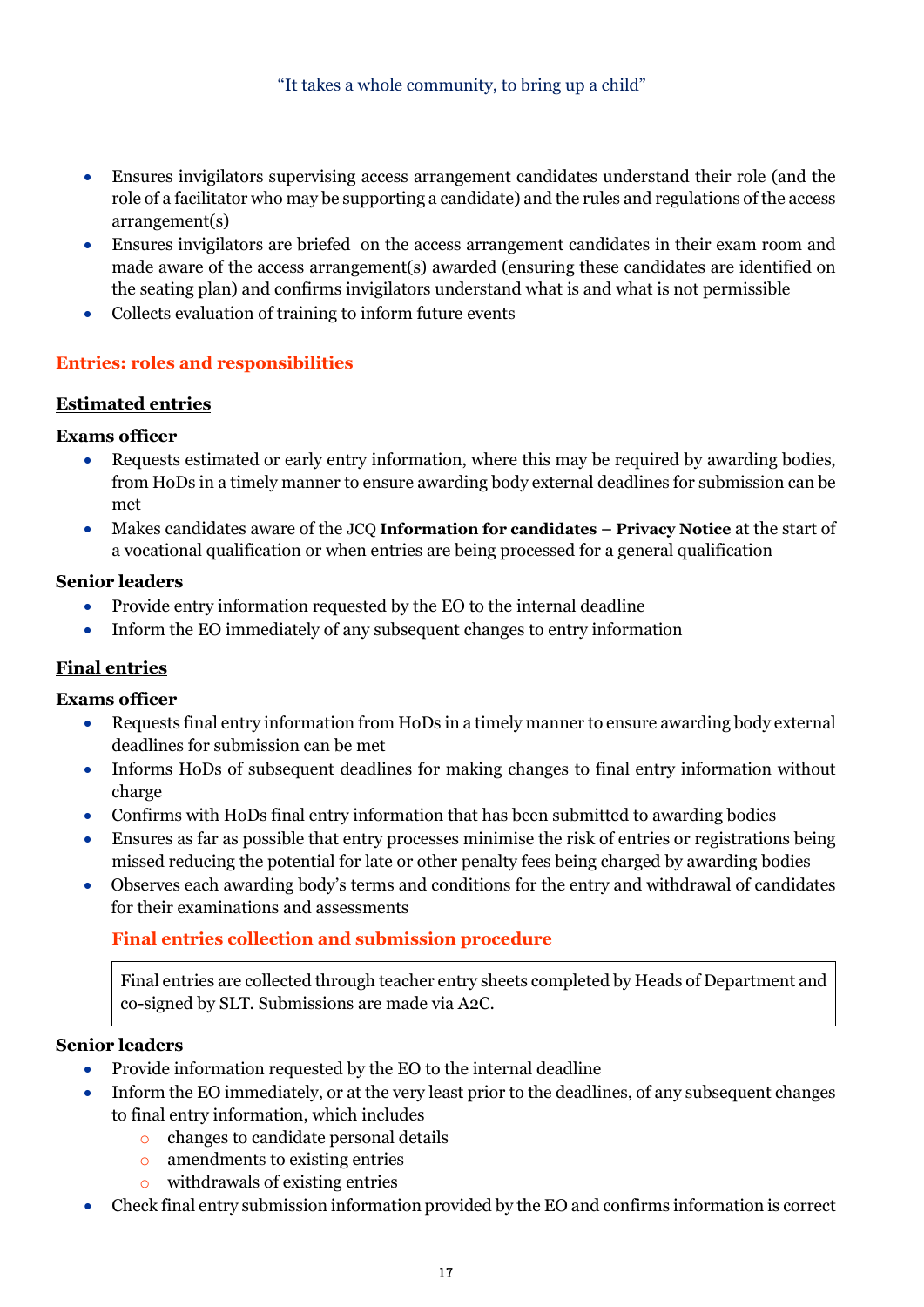## <span id="page-17-0"></span>**Late entries**

## **Exams officer**

- Has clear entry procedures in place to minimise the risk of late entries
- Charges any late or other penalty fees to departmental budgets

## **Senior leaders**

- Minimise the risk of late entries by
	- $\circ$  following procedures identified by the EO in relation to making final entries on time
	- o meeting internal deadlines identified by the EO for making final entries

## <span id="page-17-1"></span>**Candidate statements of entry**

## **Exams officer**

• Provides candidates with statements of entry for checking

# **Teaching staff**

• Ensure candidates check statements of entry and return any relevant confirmation required to the EO

## **Candidates**

• Confirm entry information is correct or notify the EO of any discrepancies

# <span id="page-17-2"></span>**Pre-exams: roles and responsibilities**

## <span id="page-17-3"></span>**Access arrangements**

## **SENCo**

- Ensures appropriate arrangements, adjustments and adaptations are in place to facilitate access to exams/assessments for candidates where they are disabled within the meaning of the Equality Act (unless a temporary emergency arrangement is required at the time of an exam)
- Ensures a candidate is involved in any decisions about arrangements, adjustments and /or adaptations that may be put in place for him/her
- Ensures exam information (JCQ information for candidates information, individual exam timetable etc.) is adapted where this may be required for a disabled candidate to access it
- Allocates appropriately trained centre staff to facilitate access arrangements for candidates in exams and assessments (ensuring that the facilitator appointed meets JCQ requirements and fully understands the rule of the particular access arrangement)
- Where relevant, ensures the necessary and appropriate steps are undertaken to gather an appropriate picture of need and demonstrate normal way of working for a private candidate (including distance learners and home educated candidates) and that the candidate is assessed by the centre's appointed assessor

## <span id="page-17-4"></span>**Briefing candidates**

- Issues individual exam timetable information to candidates and informs candidates of any contingency day awarding bodies may identify in the event of national or significant local disruption to exams
- Prior to exams issues relevant JCQ information for candidates documents
- Where relevant, issues relevant awarding body information to candidates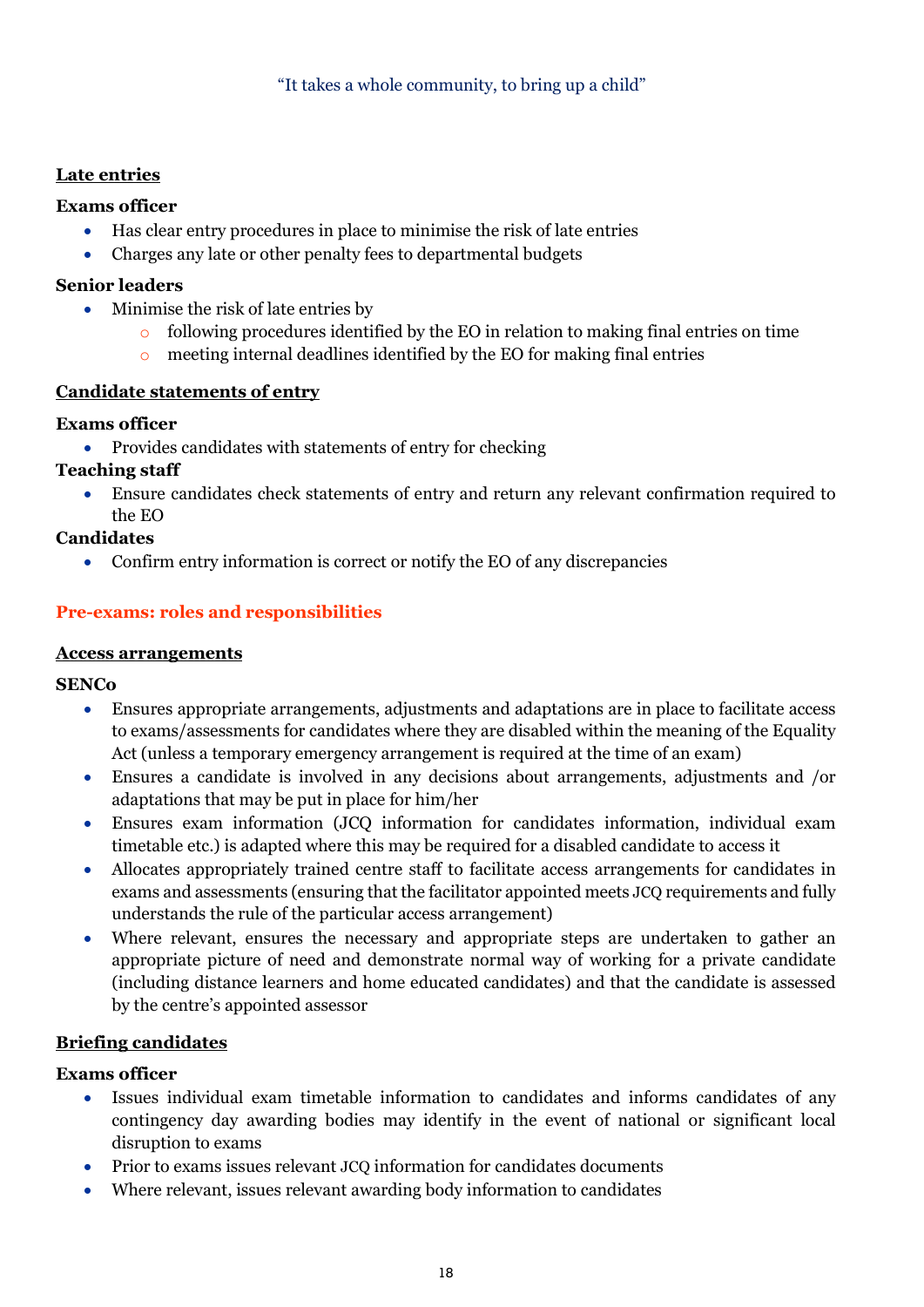- Issues centre exam information to candidates including information on:
	- o exam timetable clashes
	- o arriving late for an exam
	- o absence or illness during exams
	- $\circ$  what equipment is/is not provided by the centre
	- o food and drink in exam rooms
	- o wrist watches in exam rooms
	- o when and how results will be issued and the staff that will be available
	- o the post-results services and how the centre deals with requests from candidates
	- o when and how certificates will be issued

## <span id="page-18-0"></span>**Access to Scripts, Reviews of Results and Appeals Procedures**

[https://arkschools.sharepoint.com/:w:/s/data2/Eeyni8kfSvNKuzrlW5oFlHMB1d72FJxU](https://arkschools.sharepoint.com/:w:/s/data2/Eeyni8kfSvNKuzrlW5oFlHMB1d72FJxUcttqs-y4k9zGqg?e=tcWDtH) [cttqs-y4k9zGqg?e=tcWDtH](https://arkschools.sharepoint.com/:w:/s/data2/Eeyni8kfSvNKuzrlW5oFlHMB1d72FJxUcttqs-y4k9zGqg?e=tcWDtH)

## <span id="page-18-1"></span>**Dispatch of exam scripts**

## **Exams officer**

• Identifies and confirms arrangements for the dispatch of candidate exam scripts with the DfE (STA) 'yellow label service' or the awarding body where qualifications sit outside the scope of the service

## <span id="page-18-2"></span>**Estimated grades**

#### **Senior leaders**

• Ensure teaching staff provide estimated grade information to the EO by the internal deadline (where this still may be required by the awarding body)

## **Exams officer**

- Submits estimated grade information to awarding bodies to meet the external deadline (where this may still be required by the awarding body)
- Keeps a record to track what has been sent

#### <span id="page-18-3"></span>**Internal assessment and endorsements**

#### **Head of centre**

• Ensures procedures are in place for candidates to appeal internal assessment decisions and make requests for reviews of marking

#### **SENCo**

Liaises with teaching staff to implement appropriate access arrangements for candidates undertaking internal assessments and practical endorsements

## **Teaching staff**

- Support the SENCo in implementing appropriate access arrangements for candidates undertaking internal assessments and practical endorsements
- Assess and authenticate candidates' work
- Assess endorsed components
- Ensure candidates are informed of centre assessed marks prior to marks being submitted to awarding bodies

#### **Senior leaders**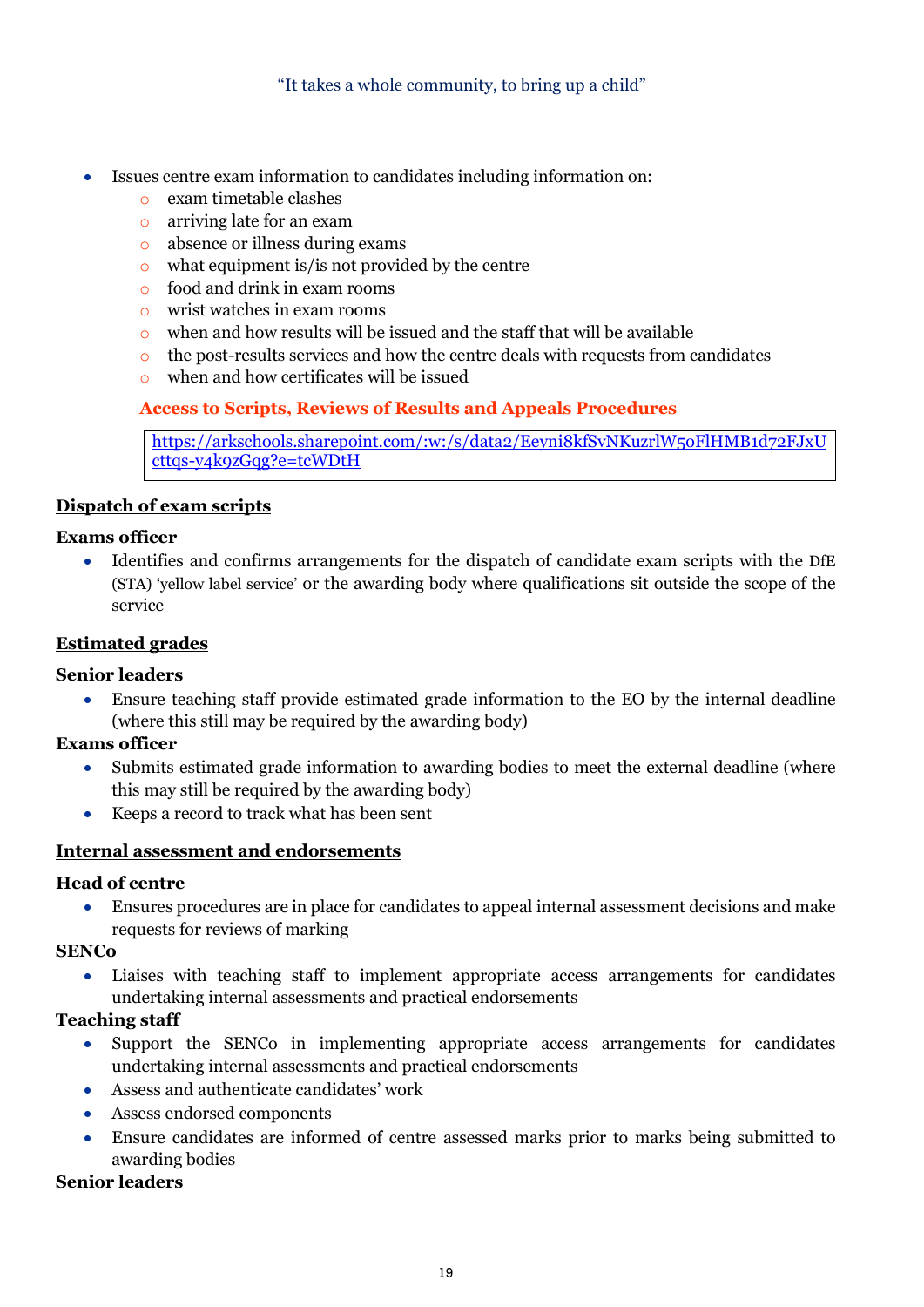## "It takes a whole community, to bring up a child"

- Ensure teaching staff assess and authenticate candidates' work to the awarding body requirements
- Ensure teaching staff assess endorsed components according to awarding body requirements
- Ensure teaching staff provide marks for internally assessed components and grades for endorsements of qualifications to the EO to the internal deadline
- Ensure teaching staff provide required samples of work for moderation and sample recordings for monitoring to the EO to the internal deadline

## **Exams officer**

- Submits marks, endorsement grades and samples to awarding bodies/moderators/monitors to meet the external deadline
- Keeps a record to track what has been sent
- Logs moderated samples returned to the centre
- Ensures teaching staff are aware of the requirements in terms of retention and subsequent disposal of candidates' work

## **Candidates**

• Authenticate their work as required by the awarding body

## <span id="page-19-0"></span>**Invigilation**

## **Exams officer**

- Provides an annually reviewed/updated invigilator handbook to invigilators, trains new invigilators on appointment and updates experienced invigilators on any regulation changes
- Deploys invigilators effectively to exam rooms throughout an exam series (including the provision of a roving invigilator where a candidate and invigilator (acting as a practical assistant, reader or scribe) are accommodated on a 1:1 basis to enter the room at regular intervals in order to observe the conducting of the exam, ensuring all relevant rules are being adhered to and supporting the practical assistant/reader and/or scribe in maintaining the integrity of the exam)
- Allocates invigilators to exam rooms (or where supervising candidates due to a timetable clash) according to the required ratios
- Liaises with the SENCo regarding the facilitation and invigilation of access arrangement candidates

#### **SENCo**

• Liaises with the EO regarding facilitation and invigilation of access arrangement candidates **Invigilators**

• Provide information as requested on their availability to invigilate throughout an exam series

## <span id="page-19-1"></span>**JCQ Centre Inspections**

#### **Exams officer** or **Senior leader**

• Will accompany the Inspector throughout a visit

**SENCo** or relevant **Senior leader** (in the absence of the SENCo)

- Will meet with the inspector when requested to provide documentary evidence regarding access arrangement candidates and address any questions the inspector may raise
- Ensures that information is readily available for inspection at the venue where the candidate is taking the exam(s)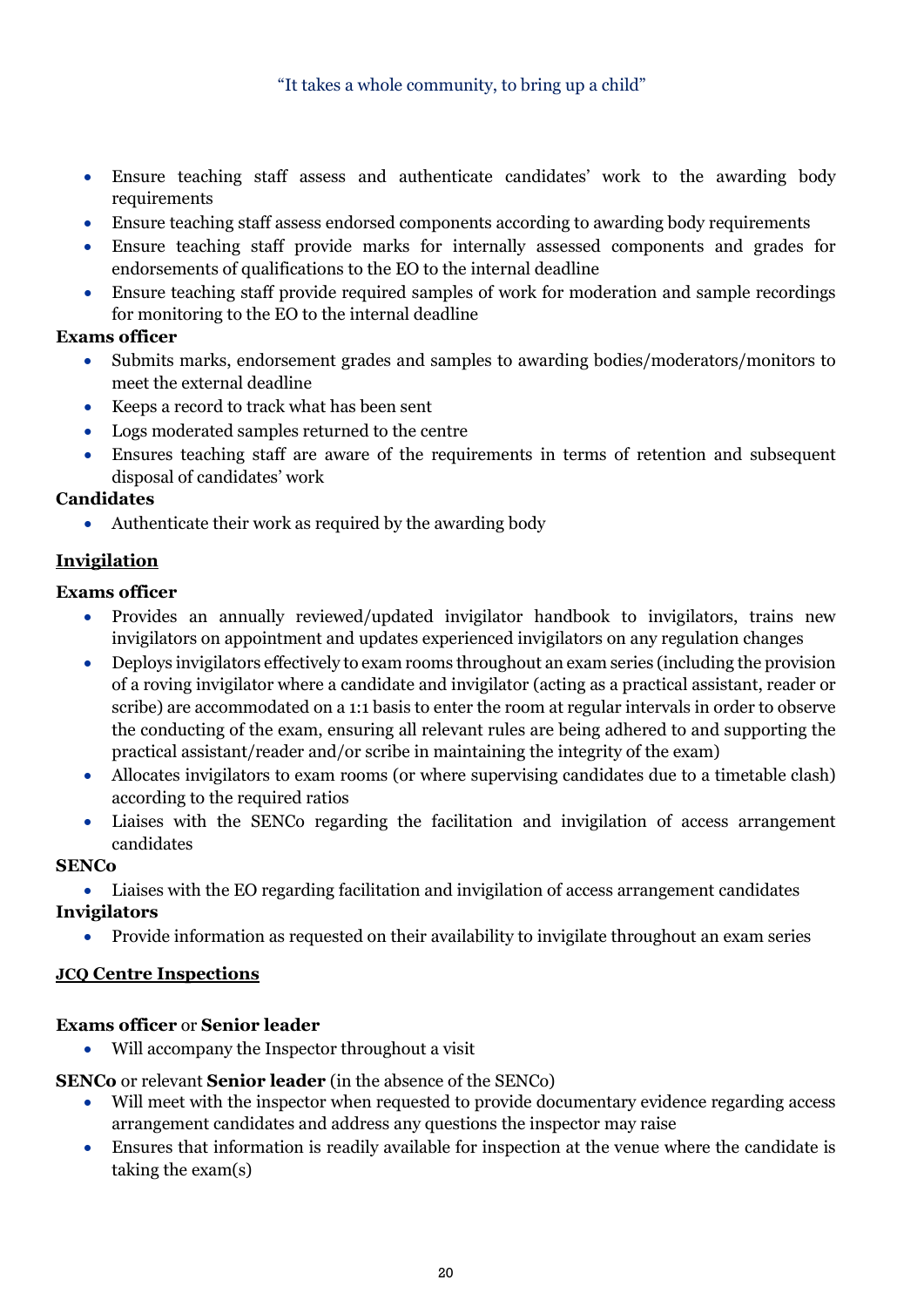## <span id="page-20-0"></span>**Seating and identifying candidates in exam rooms**

## **Exams officer**

<span id="page-20-1"></span>• Ensures a procedure is in place to verify candidate identity including private candidates

## **Candidate Identification Procedure**

All candidates have a photograph on their candidate labels placed on their desk for each examination.

A member of SLT or Teaching Staff are outside the Exam Hall prior to the exam starting to confirm identification.

A private, external or transferred candidate who is not known to the school or college must show photographic documentary evidence to prove that he/she is the same person who entered/registered for the examination/assessment, e.g. passport or photographic driving licence…

- Ensures invigilators are aware of the procedure
- Provides seating plans for exam rooms according to JCQ and awarding body requirements (and ensures candidates with access arrangements are identified on the seating plan and invigilators are informed of those candidates with access arrangements and made aware of the access arrangement(s) awarded)

## **Invigilators**

- Follow the procedure for verifying candidate identity provided by the EO
- Seat candidates in exam rooms as instructed by the EO/on the seating plan

#### <span id="page-20-2"></span>**Security of exam materials**

- Confirms appropriate arrangements are in place to ensure that confidential materials are only handed over to those authorised by the head of centre
- Ensures only persons authorised by the head of centre and the exams officer are allowed access to the centre's secure storage facility as one of the two to six key holders
- Has a process in place to demonstrate the receipt, secure movement and secure storage of confidential exam materials within the centre
- Ensures a log is kept at the initial point of delivery recording confidential materials received and signed for by authorised staff within the centre and that appropriate arrangements are in place for confidential materials to be immediately transferred to the secure storage facility until they can be removed from the dispatch packaging and checked in the secure room before being returned to the secure storage facility in timetable order
- Ensures the secure storage facility contains only current and live confidential material (ensuring that past examination question papers, internal tests and mock examinations are not kept in the centre's secure storage facility)
- Ensures that examination stationery, e.g. answer booklets and formula booklets are stored in the secure room (attempting to store this material in the secure storage facility, when sufficient space allows)
- Ensures the integrity and security of any electronic question paper is maintained during the downloading, printing and collating process (ensuring printing is carried out in an area that can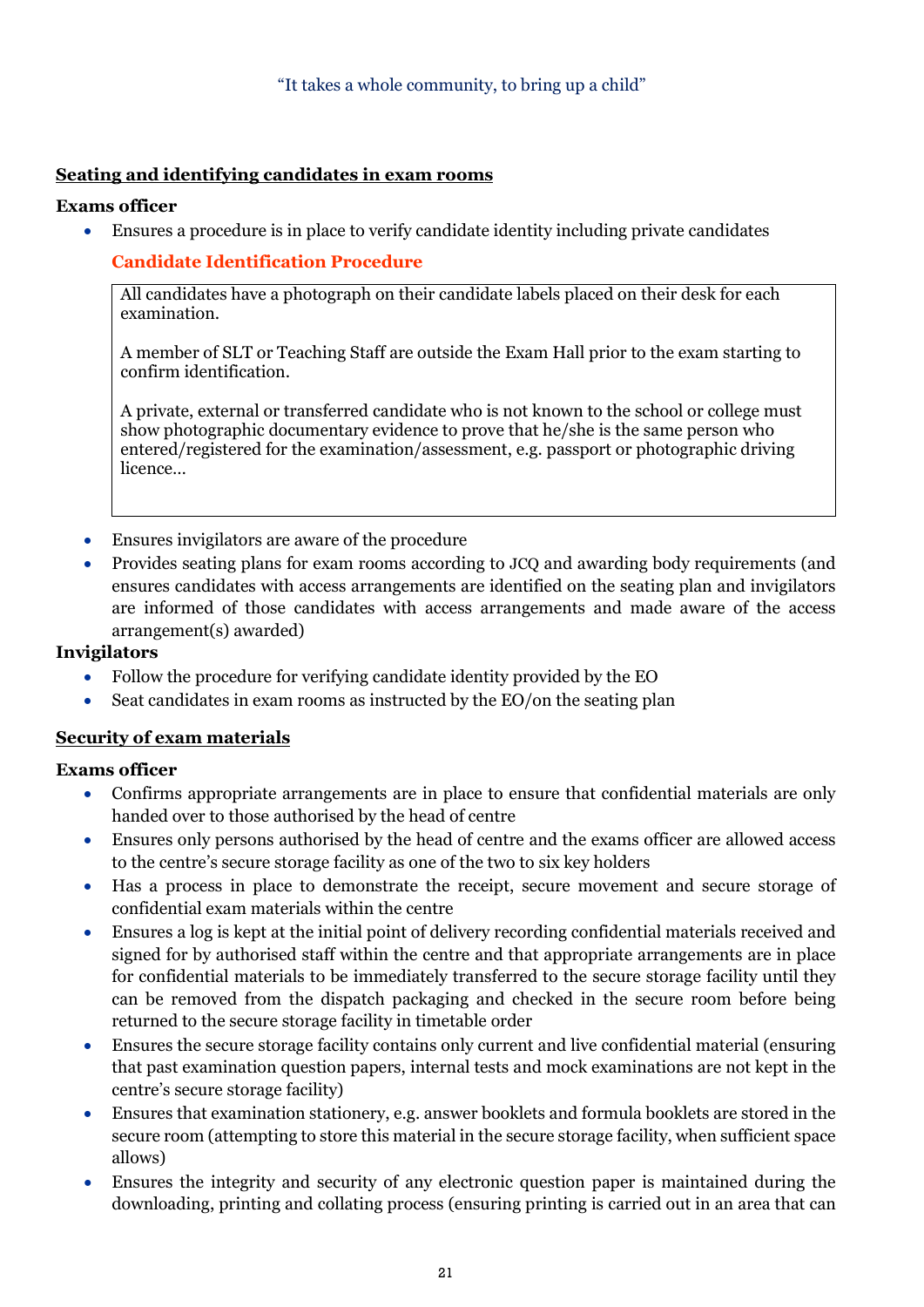be controlled to prevent unauthorised personnel accessing live assessment materials and ensuring only authorised members of centre staff have access to electronic question papers)

## **Reception staff**

• Follow the process to log confidential materials delivered to/received by the centre to the point materials are issued to authorised staff for transferal to the secure storage facility

## **Teaching staff**

Adhere to the process to record the secure movement of confidential materials taken from or returned to secure storage throughout the time the material is confidential

## <span id="page-21-0"></span>**Timetabling and rooming**

## **Exams officer**

- Produces a master centre exam timetable for each exam series
- Identifies and resolves candidate exam timetable clashes according to the regulations (only applying overnight supervision arrangements as a last resort, once all other options have been exhausted and according to the centre's policy)
- Identifies exam rooms and specialist equipment requirements
- Allocates invigilators to exam rooms (or where supervising candidates due to an exam timetable clash) according to required ratios
- Liaises with site staff to ensure exam rooms are set up according to JCQ and awarding body requirements
- Liaises with the SENCo regarding rooming of access arrangement candidates

## **SENCo**

- Liaises with the EO regarding rooming of access arrangement candidates
- Liaises with other relevant centre staff to ensure appropriate arrangements, adjustments and adaptations are in place to facilitate access for disabled candidates to exams

## **Site staff**

• Liaise with the EO to ensure exam rooms are set up according to JCQ and awarding body requirements

#### <span id="page-21-1"></span>**Alternative site arrangements**

#### **Exams officer**

- Ensures question papers will only be taken to an alternative site where the published criteria for an alternative site arrangement has been met
- Will inform the JCQ Centre Inspection Service to timescale by submitting a JCQ Alternative Site arrangement notification through CAP (or through the awarding body where a qualification may sit outside the scope of CAP) of any alternative sites that will be used to conduct timetabled examination components of the qualifications listed in the JCQ regulations

#### <span id="page-21-2"></span>**Centre consortium arrangements**

#### **Exams officer**

• Processes applications for Centre Consortium arrangements through CAP to the awarding body deadline (or through the awarding body where a qualification may sit outside the scope of CAP)

#### **Senior leaders**

• Inform the EO of any joint teaching arrangements in place and where the centre is acting as the consortium co-ordinator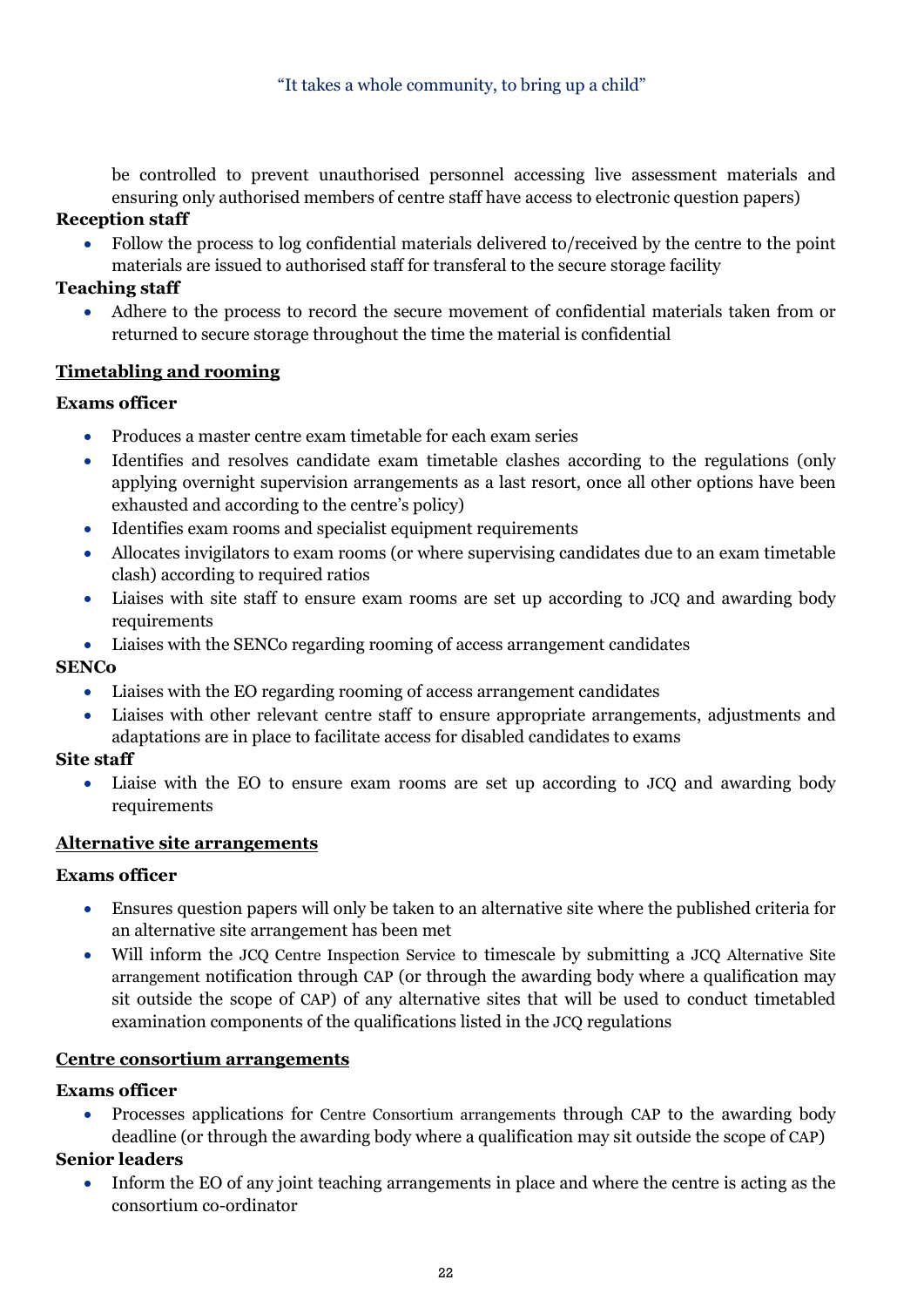## <span id="page-22-0"></span>**Transferred candidate arrangements**

#### **Exams officer**

- Liaises with the host or entering centre, as required
- Processes requests for Transferred Candidate arrangements through CAP to the awarding body deadline (or through the awarding body where a qualification may sit outside the scope of CAP)
- Where relevant (for an internal candidate) informs the candidate of the arrangements that have been made for their transferred candidate arrangements

## <span id="page-22-1"></span>**Internal exams**

## **Exams officer**

- Prepares for the conduct of internal exams under external conditions
- Provides a centre exam timetable of subjects and rooms
- Provides seating plans for exam rooms
- Requests internal exam papers from teaching staff
- Arranges invigilation

## S**ENCo**

- Liaises with teaching staff to make appropriate arrangements for access arrangement candidates **Teaching staff** 
	- Provide exam papers and materials to the EO
	- Support the SENCo in making appropriate arrangements for access arrangement candidates

## <span id="page-22-2"></span>**Exam time: roles and responsibilities**

#### <span id="page-22-3"></span>**Access arrangements**

#### **Exams officer**

- Provides cover sheets for access arrangement candidates' scripts where required for particular arrangements
- Has a process in place to deal with emergency access arrangements as they arise at the time of exams
	- o applies for approval through AAO where required or through the awarding body where qualifications sit outside the scope of AAO

## <span id="page-22-5"></span><span id="page-22-4"></span>**Candidate absence**

## **Candidate Absence Policy**

Candidate must phone the Academy at the earliest opportunity. Welfare Team to advise parents a medical certificate is required from the Doctor. Exams Officer to contact the Exam Board.

For unreported absences, Welfare Team to chase by calling/home visits as soon as candidates are seared and absences are identified.

Welfare Team and Senior Leaders to arrange meeting with parents for persistent absentees.

#### **Invigilators**

• Are informed of the policy/process for dealing with absent candidates through training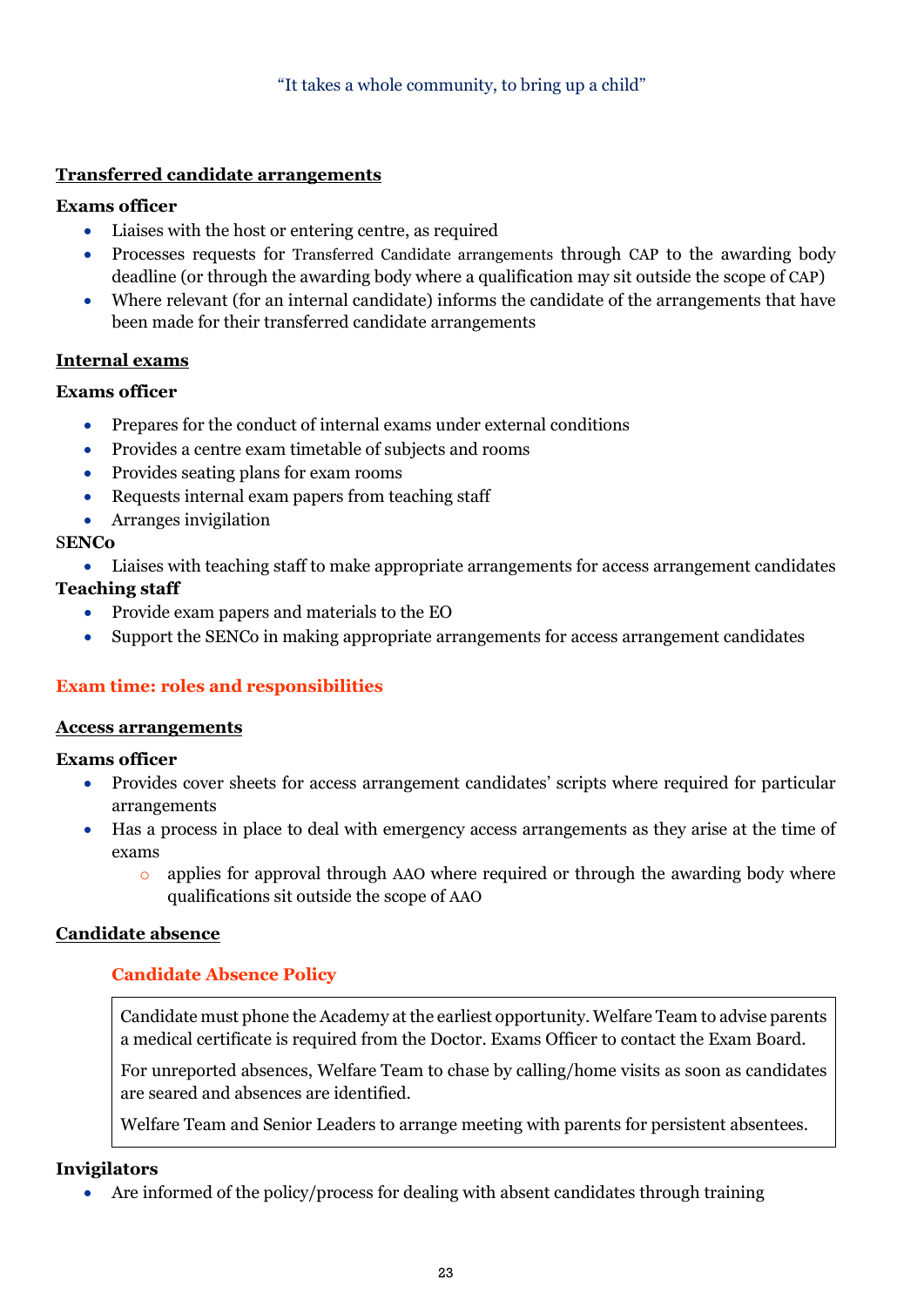• Ensure that confirmed absent candidates are clearly marked as such on the attendance register and seating plan

## **Candidates**

• Are re-charged relevant entry fees for unauthorised absence from exams

#### <span id="page-23-0"></span>**Candidate behaviour**

See *Irregularities* below.

#### <span id="page-23-1"></span>**Candidate belongings**

See *Unauthorised items* below.

#### <span id="page-23-2"></span>**Candidate late arrival**

## **Exams officer**

- Ensures that candidates who arrive very late for an exam are reported to the awarding body by submitting a report on candidate admitted very late to examination room through CAP to timescale
- Warns candidates that their script may not be accepted by the awarding body

## **Invigilators**

- Are informed of the policy/process for dealing with late/very late arrival candidates through training
- <span id="page-23-3"></span>• Ensure that relevant information is recorded on the exam room incident log

## **Candidate Late Arrival Policy**

- Candidate will be meet in reception by a member of SLT or the Exams officer.
- Taken to the bag drop area to leave bag.
- Taken to the Hall.
- Candidate to be advised of the length of exam and exam rules. Candidate will be warned that their script may not be accepted by the awarding body.
- Exams Officer/Invigilator to complete the late arrival log.

#### <span id="page-23-4"></span>**Conducting exams**

#### **Head of centre**

• Ensures venues used for conducting exams meet the requirements of JCQ and awarding bodies

## **Exams officer**

- Ensures exams are conducted according to JCQ and awarding body instructions
- Uses an *exam day checklist* to ensure each exam session is fully prepared for, unplanned events can be dealt with and associated follow-up is completed

#### <span id="page-23-5"></span>**Dispatch of exam scripts**

- Dispatches scripts as instructed by JCQ and awarding bodies
- Keeps appropriate records to track dispatch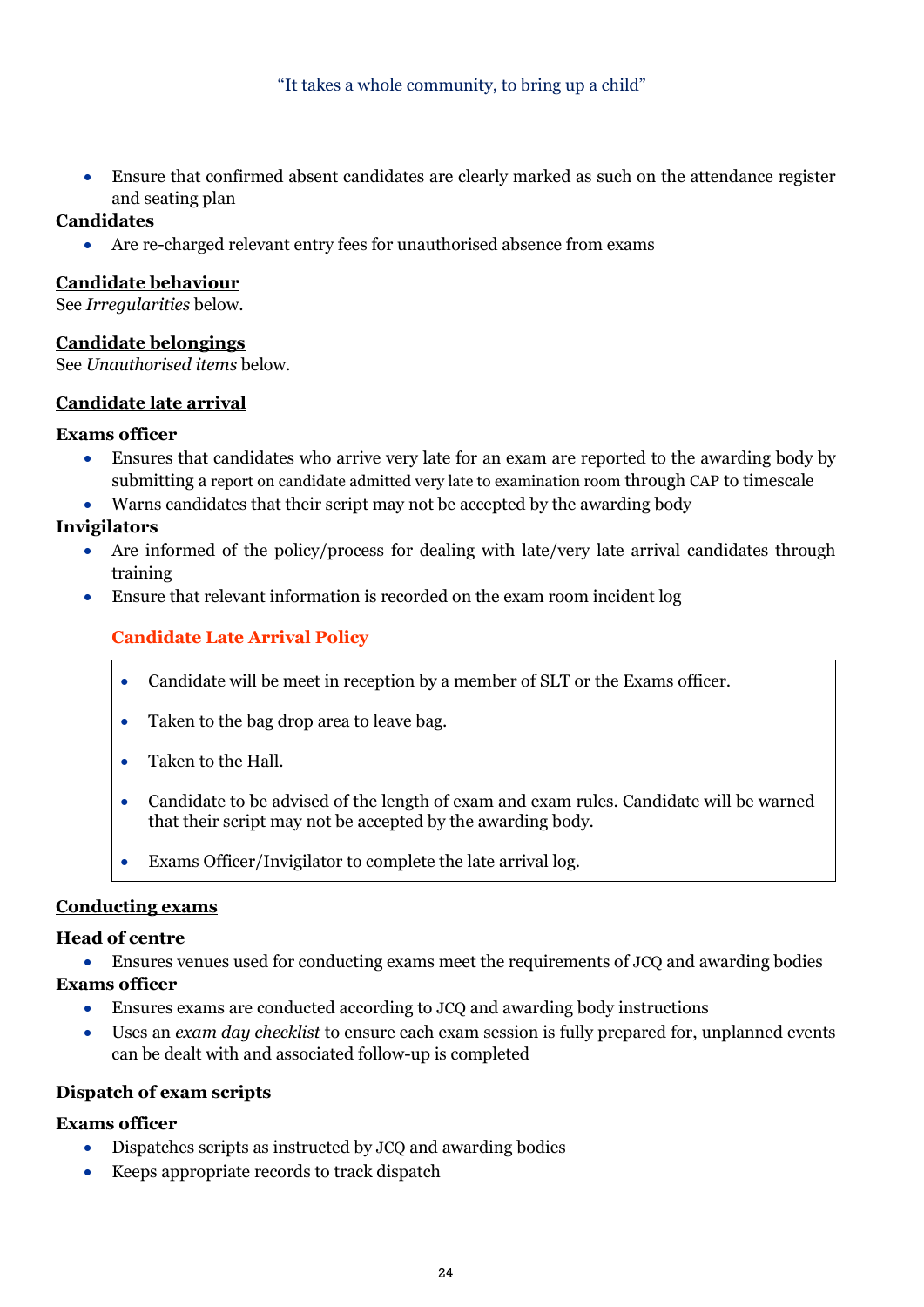## <span id="page-24-0"></span>**Exam papers and materials**

## **Exams officer**

- Organises exam question papers and associated confidential resources in date order in the secure storage facility
- Attaches erratum notices received to relevant exam question paper packets
- Collates attendance registers and examiner details in date order
- Regularly checks mail or email inbox for updates from awarding bodies
- In order to avoid potential breaches of security, ensures care is taken to ensure the correct question paper packets are opened by ensuring a member of centre staff, additional to the person removing the papers from secure storage, e.g. an invigilator, checks the day, date, time, subject, unit/component and tier of entry, if appropriate, immediately before a question paper packet is opened
- Ensures this additional/second check is recorded
- Where allowed by the awarding body, only releases exam papers and materials to teaching departments for teaching and learning purposes after the published finishing time of the exam, or until any timetable clash candidates have completed the exam

## <span id="page-24-1"></span>**Exam rooms**

## **Head of centre**

- Ensures that internal tests, mock exams, revision or coaching sessions are not conducted in a room 'designated' as an exam room
- Ensures that when a room is 'designated' as an exam room it is not used for any purpose other than conducting external exams
- Ensures only approved centre staff (who have not taught the subject being examined) are present in exam rooms to perform permitted tasks
- Ensures the centre's policy relating to food and drink that may be allowed in exam rooms is clearly communicated to candidates
- <span id="page-24-2"></span>• Ensures the centre's policy on candidates leaving the exam room temporarily is clearly communicated to candidates

# **Food and Drink Policy (Exams)**

Only a clear bottle of water is allowed in the Exam Hall.

# <span id="page-24-3"></span>**Leaving the Examination Room Policy**

Candidates who are allowed to leave the examination room temporarily will be accompanied by the Exams Officer or an invigilator. Those candidates will be allowed extra time to compensate for their temporary absence.

- Ensures exam rooms are set up and conducted as required in the regulations
- Provides invigilators with appropriate resources to effectively conduct exams
- Briefs invigilators on exams to be conducted on a session by session basis (including the arrangements in place for any transferred candidates and access arrangement candidates)
- Ensures sole invigilators have an appropriate means of summoning assistance (if this is a mobile phone, instructs the invigilator that this must be on silent mode)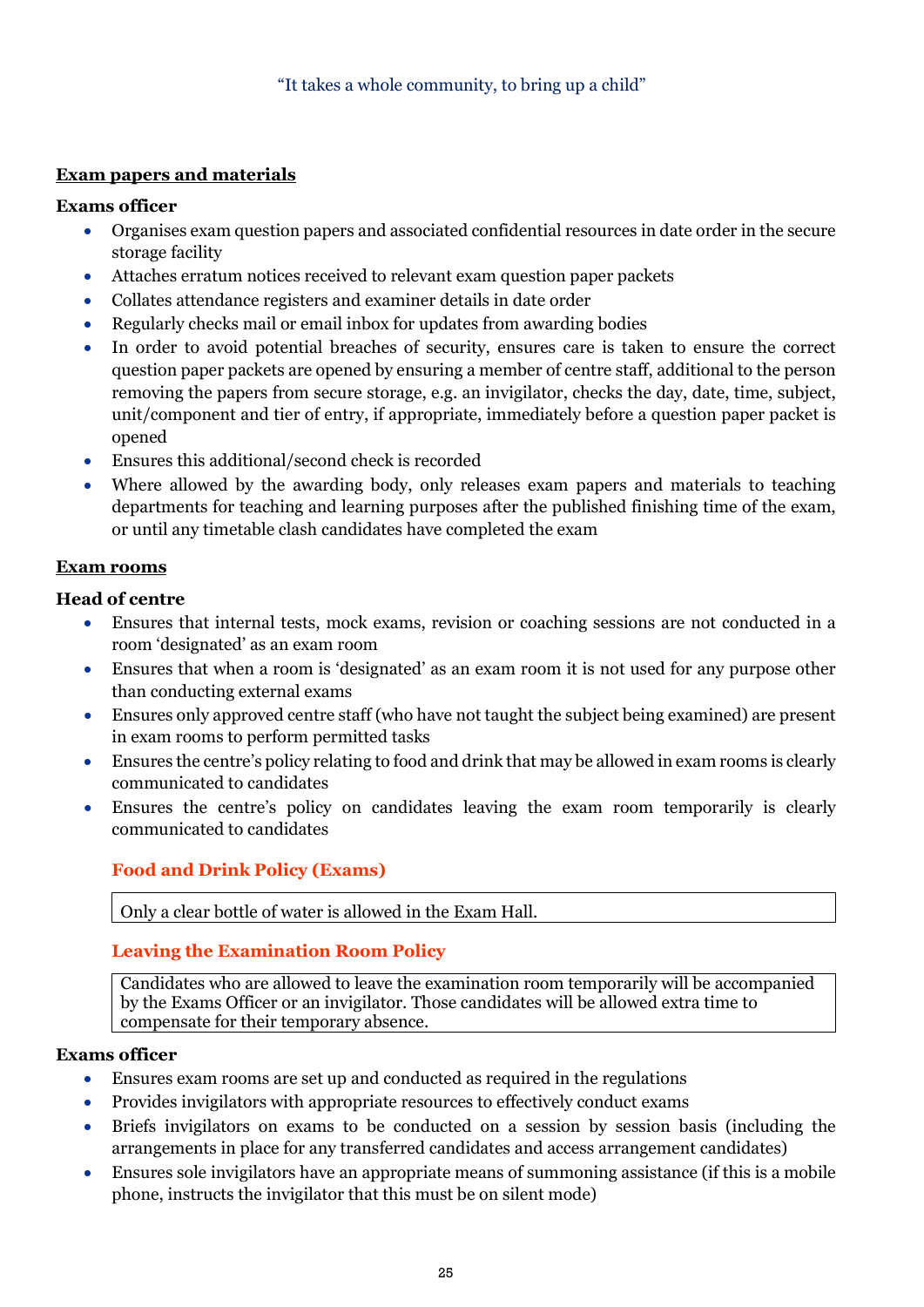- Ensures invigilators understand they must be vigilant and remain aware of incidents or emerging situations, looking out for malpractice or candidates who may be in distress, recording any incidents or issues on the exam room incident log
- Ensures invigilators understand how to deal with candidates who may need to leave the exam room temporarily and how this should be recorded on the exam room incident log
- Provides authorised exam materials which candidates are not expected to provide themselves
- Ensures invigilators and candidates are aware of the emergency evacuation procedure
- Ensures invigilators are aware of arrangements in place for a candidate with a disability who may need assistance if an exam room is evacuated

#### **Senior leaders**

- Ensure a documented emergency evacuation procedure for exam rooms is in place
- <span id="page-25-0"></span>• Ensure arrangements are in place for a candidate with a disability who may need assistance if an exam room is evacuated

## **Emergency Evacuation Policy**

[https://arkschools.sharepoint.com/:w:/s/data2/EdJR7YQVD09BvoazDkqGBy0B\\_wVkTvqreKMntcLu-](https://arkschools.sharepoint.com/:w:/s/data2/EdJR7YQVD09BvoazDkqGBy0B_wVkTvqreKMntcLu-ElF5w?e=NxPCyE)[ElF5w?e=NxPCyE](https://arkschools.sharepoint.com/:w:/s/data2/EdJR7YQVD09BvoazDkqGBy0B_wVkTvqreKMntcLu-ElF5w?e=NxPCyE)

#### **Site staff**

- Ensure exam rooms are available and set up as requested by the EO
- Ensure grounds or centre maintenance work does not disturb exam candidates in exam rooms
- Ensure fire alarm testing does not take place during exam sessions

#### **Invigilators**

• Conduct exams in every exam room according to JCQ Instructions for conducting examinations and/or awarding body requirements and as instructed by the centre in training/update and briefing sessions

## **Candidates**

- Are required to follow the instructions given to them in exam rooms by authorised centre staff and invigilators
- Are required to remain in the exam room for the full duration of the exam

## <span id="page-25-1"></span>**Irregularities**

#### **Head of centre**

• Ensures (as required by an awarding body) any cases of alleged, suspected or actual incidents of malpractice or maladministration before, during or after examinations/assessments (by centre staff, candidates, invigilators) are investigated and reported to the awarding body **immediately**, by completing the appropriate documentation

## <span id="page-25-2"></span>**Managing Behaviour Policy**

Where a candidate is being disruptive, the invigilator must warn the candidate that he/she may be removed from the examination room. The candidate must also be warned that the awarding body will be informed and may decide to penalise them, which could include disqualification.

The invigilator must record what has happened on the Incident Log.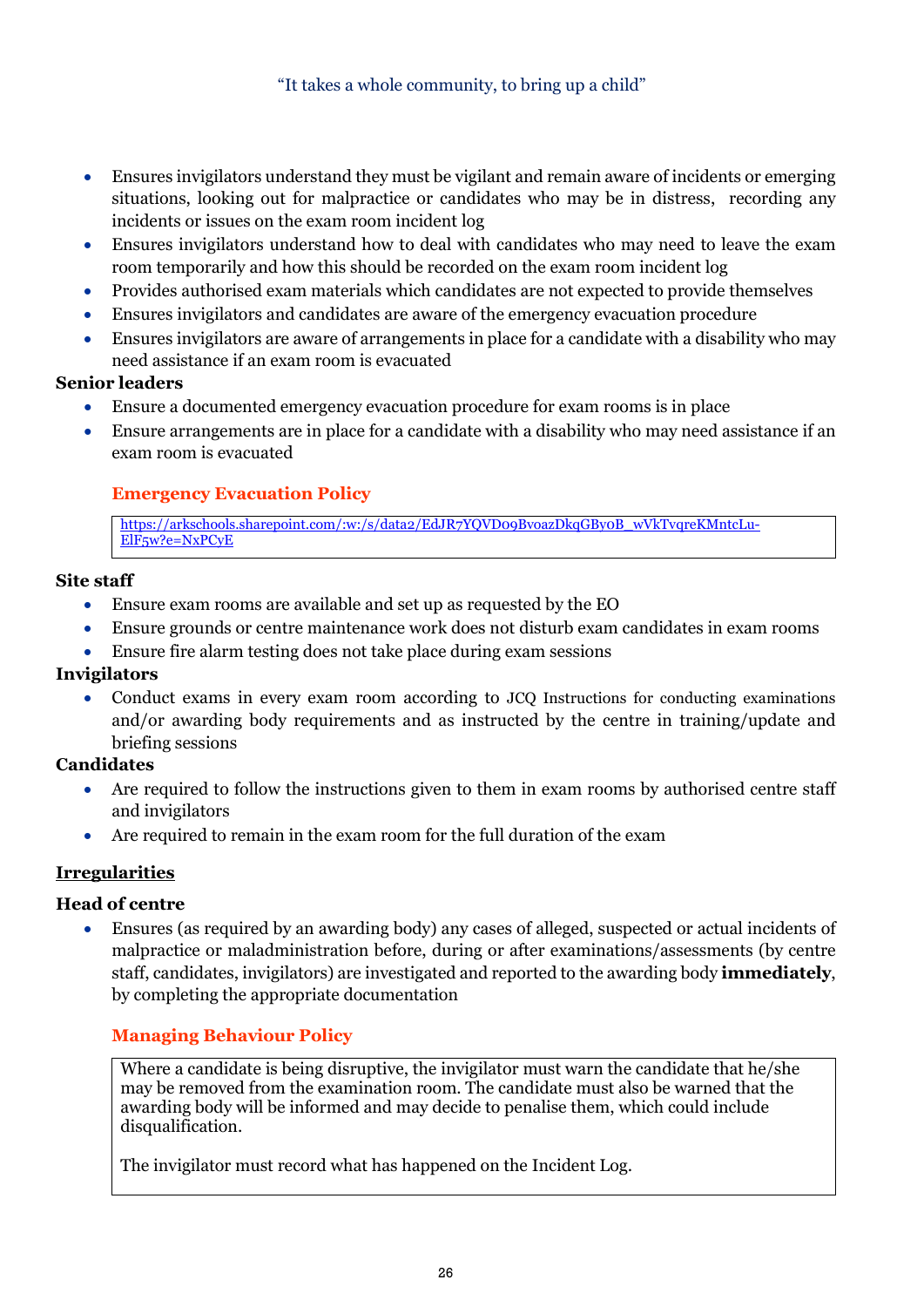The head of centre has the authority to remove a candidate from the examination room, but should only do so if the candidate would disrupt others by remaining in the room.

## **Senior leaders**

- Ensure support is provided for the EO and invigilators when dealing with disruptive candidates in exam rooms
- Ensure that internal disciplinary procedures relating to candidate behaviour are instigated, when appropriate

## **Exams officer**

- Provides an exam room incident log in all exam rooms for recording any incidents or irregularities
- Actions any required follow-up and reports to awarding bodies as soon as practically possible after the exam has taken place

## **Invigilators**

• Record any incidents or irregularities on the exam room incident log (for example, late/very late arrival, candidate or centre staff suspected malpractice, candidate illness or needing to leave the exam room temporarily, disruption or disturbance in the exam room, emergency evacuation)

## <span id="page-26-0"></span>**Malpractice**

See *Irregularities* above.

## <span id="page-26-1"></span>**Special consideration**

## **Senior leaders**

• Provide signed evidence to support eligible applications for special consideration

#### **Exams officer**

- Processes eligible applications for special consideration to awarding bodies
- Gathers evidence which may need to be provided by other staff in centre or candidates
- Submits requests to awarding bodies to the external deadline

#### **Candidates**

• Provide appropriate evidence to support special consideration applications, where required

## <span id="page-26-3"></span><span id="page-26-2"></span>**Unauthorised items**

## **Arrangements for unauthorised items taken into the exam room**

Potential technological/web enabled sources of information such as mobile phones are not permitted in the Exam Hall and should be left in the Bag Drop Area or handed into an invigilator prior to the start of the examination.

Any pencil cases taken into the examination room must be see-through.

Prior to the examination starting, the invigilator must ensure that candidates have removed their wrist watches, placing them on their desks.

#### **Invigilators**

• Are informed of the arrangements through training

#### <span id="page-26-4"></span>**Internal exams**

#### **Exams officer**

• Briefs invigilators on conducting internal exams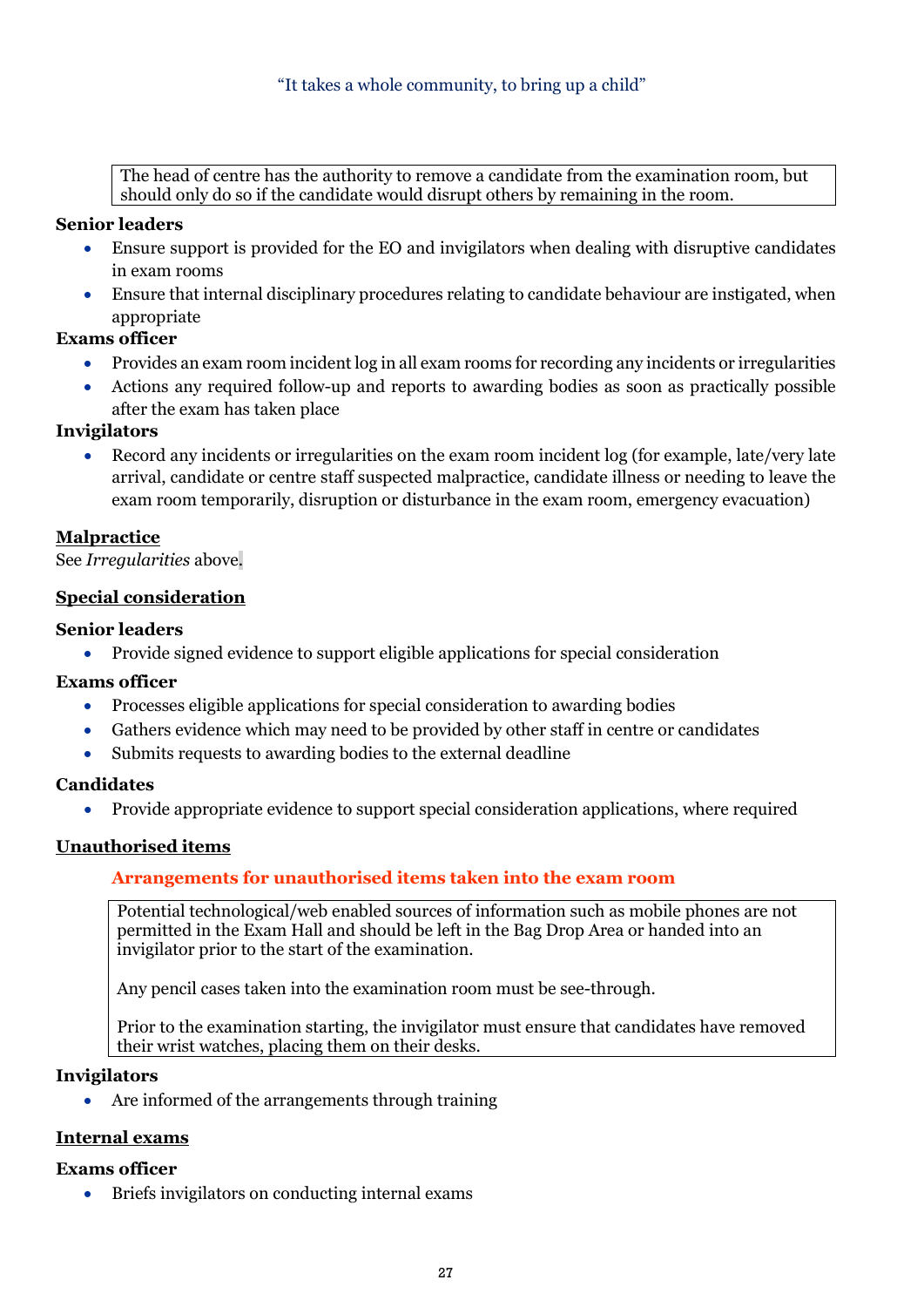• Returns candidate scripts to teaching staff for marking

## **Invigilators**

• Conduct internal exams as briefed by the EO

## <span id="page-27-0"></span>**Results and post-results: roles and responsibilities**

#### <span id="page-27-1"></span>**Internal assessment**

#### **Senior leaders**

- Ensures teaching staff keep candidates' work, whether part of the moderation sample or not, secure and for the required period stated by JCQ and awarding bodies
- Ensures work is returned to candidates or disposed of according to the requirements

## <span id="page-27-2"></span>**Managing results day(s)**

#### **Senior leaders**

- Identify centre staff who will be involved in the main summer results day(s) and their role
- Ensures senior members of staff are accessible to candidates after the publication of results so that results may be discussed and decisions made on the submission of any requests for postresults services and ensures candidates are informed of the periods during which centre staff will be available so that they may plan accordingly

#### **Exams officer**

• Works with senior leaders to ensure procedures for managing the main summer results day(s) (a results day programme) are in place

#### **Site staff**

• Ensure the centre is open and accessible to centre staff and candidates, as required for the collection of results

#### <span id="page-27-3"></span>**Accessing results**

#### **Head of centre**

- Ensures results are kept entirely confidential and restricted to key members of staff until the official dates and times of release of results to candidates
- Understands that it is not permitted to withhold provisional results from candidates under any circumstances

#### **Exams officer**

- Informs candidates in advance of when and how results will be released to them for each exam series
- Accesses results from awarding bodies under restricted release of results, where this is provided by the awarding body
- Resolves any missing or incomplete results with awarding bodies
- Issues statements of results to candidates on issue of results date
- Provides summaries of results for relevant centre staff on issue of results date

#### <span id="page-27-4"></span>**Post-results services**

#### **Head of centre**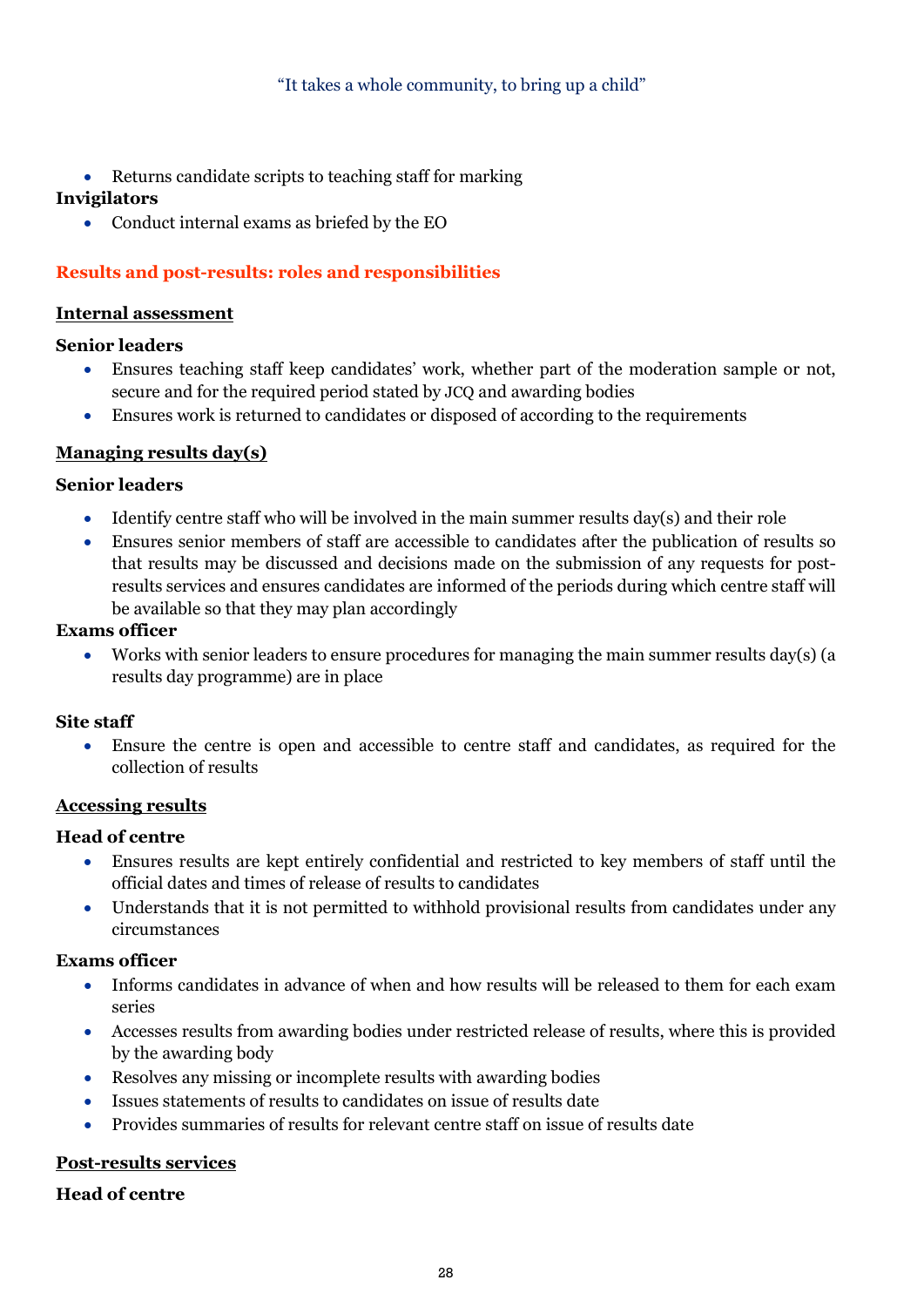- Ensures an **internal appeals procedure** is available where candidates disagree with any centre decision not to support a clerical re-check, a review of marking, a review of moderation or an appeal
- Ensures that senior members of centre staff are available immediately after the publication of results
- Understands that if the centre has concerns about one of its component/subject cohorts, then requests for reviews of marking should be submitted for all candidates believed to be affected (candidate consent is required as marks and subject grades may be lowered, confirmed or raised)

## **Exams officer**

- Provides information to candidates (including private candidates) and staff on the services provided by awarding bodies and the fees charged (see also above **Briefing candidates** and **Access to Scripts, Reviews of Results and Appeals Procedures**)
- Publishes internal deadlines for requesting the services to ensure the external deadlines can be effectively met
- Provides a process to record requests for services and to collect candidate informed consent (**after** the publication of results) and fees where relevant
- Submits requests to awarding bodies to meet the external deadline for the particular service
- Tracks requests to conclusion and informs candidates and relevant centre staff of outcomes
- Updates centre results information, where applicable

## **Teaching staff**

- Meet internal deadlines to request the services and gain relevant candidate informed consent
- Identify the budget to which fees should be charged

#### **Candidates**

- Meet internal deadlines to request the services
- Provide informed consent and fees, where relevant

## <span id="page-28-0"></span>**Analysis of results**

#### **Data Lead and Senior Leaders**

- Provides analysis of results to appropriate centre staff
- Provides results information to external organisations where required
- Undertakes the secondary school and college (key stage 4/16-18) performance tables *June and September checking exercise* (where applicable)

#### <span id="page-28-1"></span>**Certificates**

<span id="page-28-2"></span>Certificates are provided to centres by awarding bodies after results have been confirmed.

#### **Certificate Issue Procedure**

Record is kept of certificates that have been used and student signatures are required prior to issue.

#### **Candidates**

• May arrange for certificates to be collected on their behalf by providing the EO with written or email permission/authorisation; authorised persons must provide ID evidence on collection of certificates